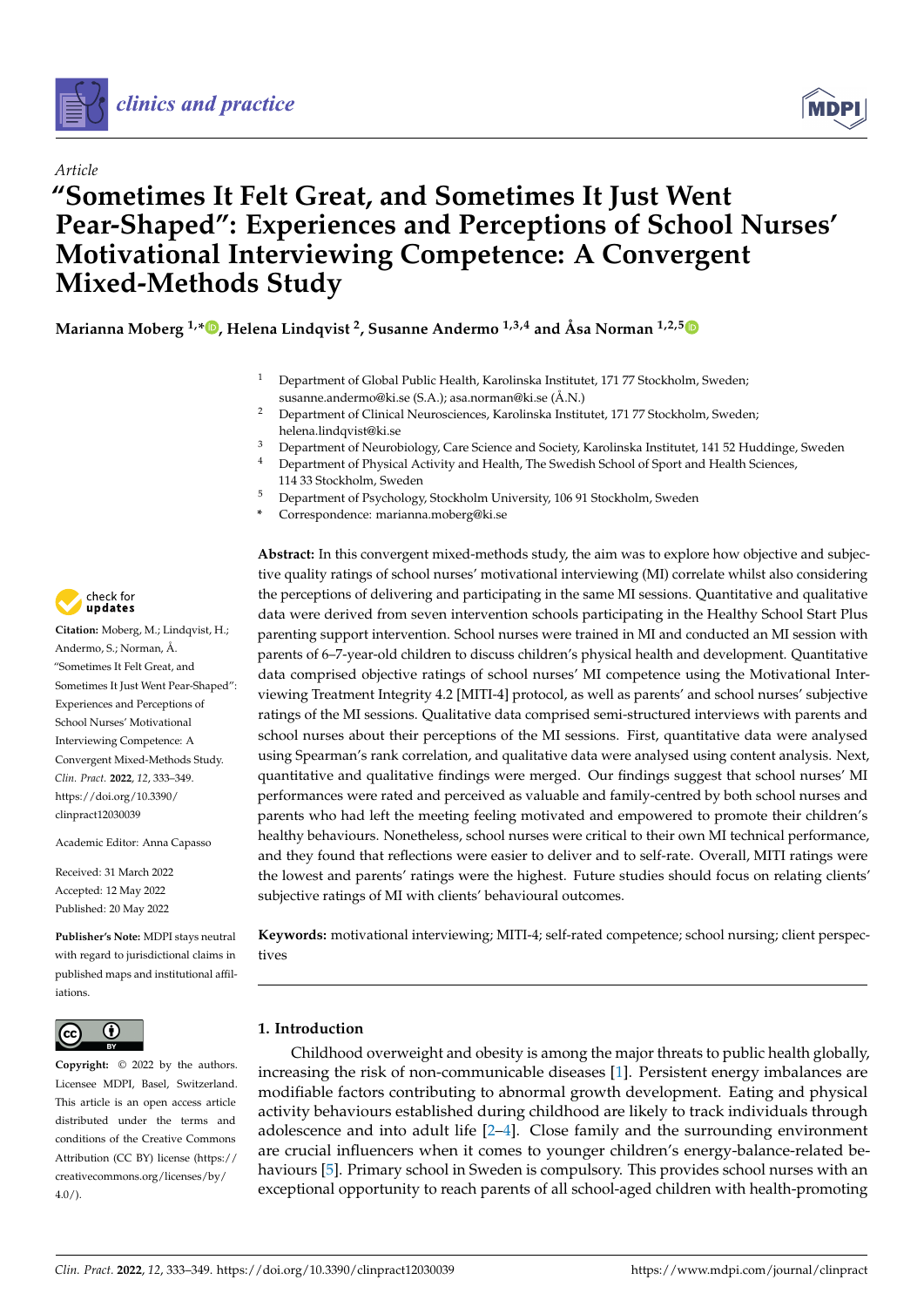activities [\[6\]](#page-15-2). Promoting healthy food and physical activity behaviours and thus preventing harmful weight development over time, is part of school nurses' core mission [\[7,](#page-15-3)[8\]](#page-15-4). Person-centred care has been described as care provided with a holistic focus and with an emphasis on inter-relational aspects, such as empathy, respect, engagement, relationship, and communication [\[9\]](#page-15-5). Both the international code of ethics for nurses [\[10\]](#page-15-6) and national guidelines for school nurses  $[8,11]$  $[8,11]$  emphasize the importance of a person-centred approach when providing health care. Motivational interviewing (MI) is a person-centred counselling method [\[12\]](#page-15-8) and has been shown to be an effective method to support behavioural change in various health contexts [\[12\]](#page-15-8). In general, there are four important overarching MI skills practitioners need master to reach proficiency. First, the technical construct of MI comprises practitioners' ability to cultivate clients' change talk and to soften clients' talk about sustained behaviours. Second, the relational construct of MI includes clinicians' competence in showing empathy and encouraging partnership with clients [\[13\]](#page-15-9). The technical constructs in MI are characterised by practitioners' ability to reflectively listen with the deliberate purpose in order to evoke or soften clients' talk in the direction of the set behavioural goals [\[13\]](#page-15-9). The relational construct of *partnership*, on the other hand, reflects practitioners' ability to engage clients in the conversation [\[13\]](#page-15-9), whereas the construct of *empathy* in MI is characterised by practitioners' ability to perceive and communicate understanding of other people's feelings and their attached meaning [\[14\]](#page-15-10). High ratings of clinicians' *empathy* have been associated with positive behaviour change in several studies [\[15\]](#page-15-11), and clinicians' reflective listening is one of the most important skills with regard to empathy in MI [\[13\]](#page-15-9).

There is a well-established curriculum of how to teach the techniques and spirit of MI [\[16\]](#page-15-12). Nonetheless, studies have shown that MI can be a difficult method for clinicians to learn and uphold over time [\[12](#page-15-8)[,17,](#page-15-13)[18\]](#page-15-14). Assessment of clinicians' competence and fidelity to delivering a method is a crucial part of understanding whether and how a method works and thus an important part of the development of all evidence-based practices [\[19\]](#page-15-15). Treatment fidelity refers to the extent to which an intervention was implemented as intended with regard to clinicians' adherence and competence [\[20\]](#page-15-16). There are multiple tools for evaluating MI competence, and the Motivational Interviewing Treatment Integrity (MITI) protocol is the most used and evaluated [\[21,](#page-15-17)[22\]](#page-15-18). Criteria for MI providers' competence in *cultivating change talk* and *empathy* are described on a five-step competence ladder in the MITI protocol. For high scores of *cultivating change talk*, clinicians should repeatedly give attention to client's talk about willingness and reasons for changing the targeted behaviour. Regarding *empathy*, high scores are achieved when clinicians make accurate and reflective assumptions regarding clients' perspective and worldview [\[23\]](#page-15-19). A commonly used method to assure MI quality in clinical practice is for MI practitioners to evaluate their own performance [\[20\]](#page-15-16). Nonetheless, previous research indicates that MI practitioners' self-assessments do not correlate with objective assessments [\[24,](#page-15-20)[25\]](#page-15-21). One perspective that is overlooked is clients' perceptions and experiences of participating in MI sessions [\[26\]](#page-15-22). Two qualitative studies have concluded that clients perceive clinicians' *empathy* skills as fundamental in promoting clients' self-efficacy [\[27\]](#page-15-23) and to facilitate change [\[28\]](#page-15-24). Nonetheless, no published studies have been found comparing clinician, client and objective experiences and perceptions.

#### *1.1. Rationale*

Objective quality assessment of MI is both reliable and valid [\[21](#page-15-17)[,22\]](#page-15-18). Nonetheless, regular MI fidelity assurance can be both time-consuming and costly. One way around this would be for MI practitioners to evaluate their own performance. Nonetheless, previous research indicates that MI practitioner self-assessment can be difficult [\[24](#page-15-20)[,25\]](#page-15-21). Furthermore, it is important for understanding the mechanisms of MI to also include provider and client experiences of participating in MI sessions. In addition, the combination of qualitative and quantitative measures with a mixed-methods approach, to shed light on both broader and in-depth aspects of MI performance, are seldom used.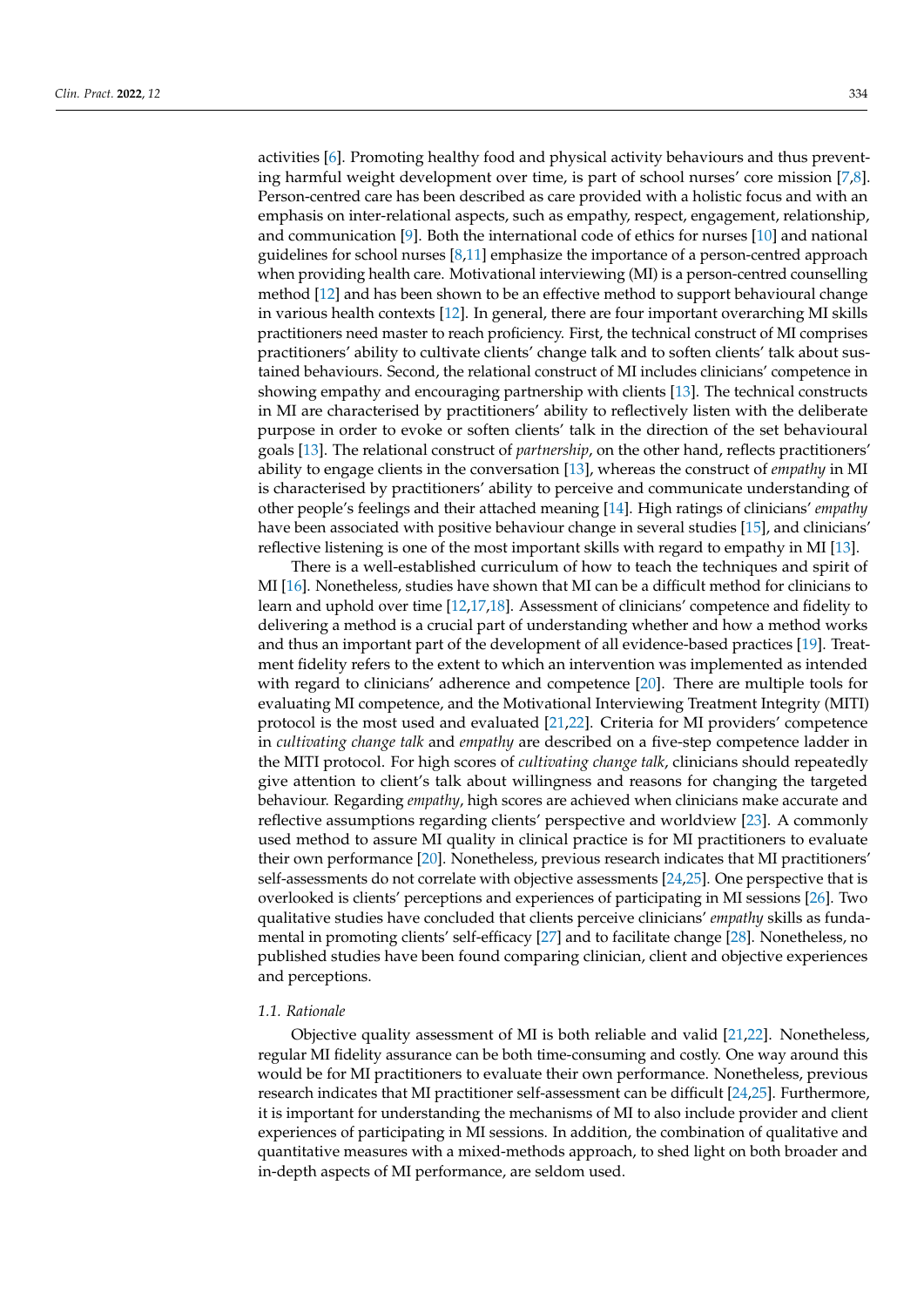#### *1.2. Study Aims*

This convergent mixed-methods study explored school nurses' MI competence using quantitative, objective and subjective ratings assessed by MITI coders, parents, and school nurses, together with qualitative perceptions of delivering and participating in MI sessions as reported by school nurses and parents within the Healthy School Start Plus trial. The study was designed to answer three research questions:

- 1. How do objective ratings of school nurses' MI quality correlate with the subjective quality ratings from school nurses and parents?
- 2. What are school nurses' and parents' perceptions of delivering and participating in MI sessions?
- 3. How do objective and subjective ratings of MI sessions resonate with school nurses' and parents' perceptions of the same MI sessions?

#### **2. Material and Methods**

# *2.1. Design*

In this study, we applied a convergent mixed-methods study design (QUAL + QUANT) using both qualitative interview questions and quantitative tools for data collection [\[29\]](#page-15-25). Data were obtained from seven intervention schools that were part of the cluster randomised Healthy School Start Plus (HSSP) trial. All methodological details of the trial are described in the published study protocol [\[30\]](#page-15-26) and briefly below.

#### *2.2. Participants*

The HSSP was a universal six-month intervention (November 2017 to April 2018) targeting parents with children in primary schools in disadvantaged areas in and around Stockholm, Sweden. The aim was to promote healthy dietary and physical activity behaviours and prevent child overweight and obesity through four intervention components: (1) Motivational interviewing: as a complement to the regular health visit during the first primary school year, school nurses delivered health promotion through MI, with parents focusing on dietary and physical activity behaviours. All MI sessions were held at the school nurse's office at the respective school. (2) Classroom lectures: nine lectures were delivered by teachers to children. (3) Brochure: health information was provided to parents in the form of a brochure. (4) Diabetes risk test: an online type 2 risk diabetes test was administered to parents [\[31\]](#page-16-0). Sixteen schools agreed to participate in HSSP and were included in the study; the schools were randomly assigned to either the intervention ( $n = 8$ ) or control (*n =* 8) group. Families of 353 children (aged 5–7 years) agreed to participate in the HSSP trial, including 152 children in the intervention schools and 193 children in control schools (Figure [1\)](#page-3-0). A total of 111 intervention families participated in MI conversations with the school nurse. The present study included 97 families after excluding MI sessions conducted via interpreter (*n =* 12) and late withdrawals (*n =* 2).

#### Motivational Interviewing Training

The MI training for the intervention school nurses consisted of a two-day on-site workshop, practical homework, and two supervisions. The workshops were facilitated by two of the authors (Å.N. and H.L.) and included lectures on MI theory, MI demonstrations, and practical MI exercises, together with lectures held by invited experts focusing on children's healthy behaviours and parenting practices in relation to food and physical activity. Following the workshop days, all school nurses were assigned homework to conduct and record two MI practice sessions. One of the recordings was transcribed and analysed by the school nurse, focusing on basic MI skills, and then discussed during a group supervision session. The second recording was coded by experts using the MITI coding system, whereby written and oral feedback was given during the individual supervision session. During the intervention, all school nurses had access to all written information provided during the MI training, as well as the possibility to reach out to MINT experts for additional guidance on the method [\[30\]](#page-15-26).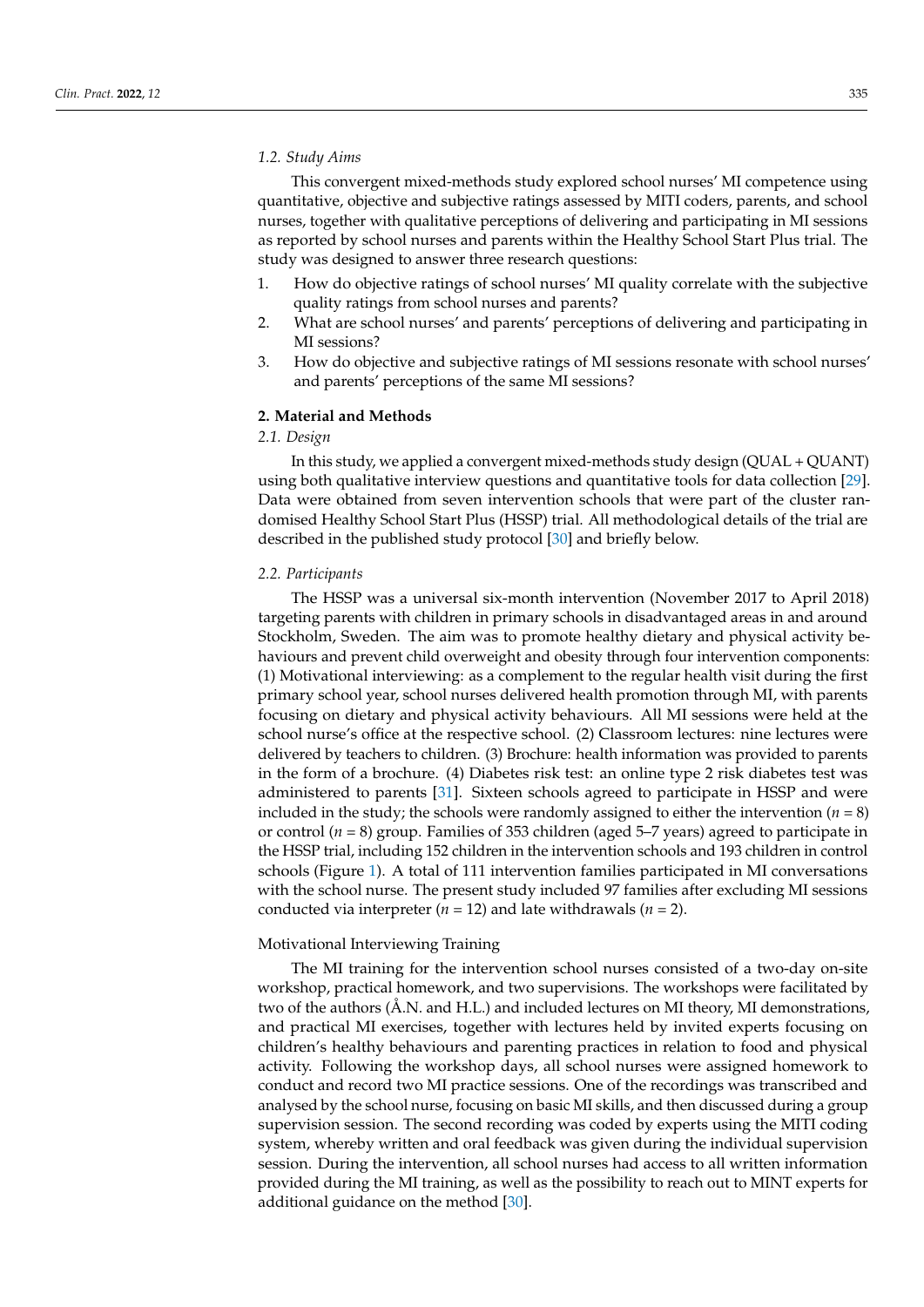<span id="page-3-0"></span>

**Figure 1.** Flow chart of participant recruitment. **Figure 1.** Flow chart of participant recruitment.

# Motivational Interviewing Training *2.3. Ethical Approval*

MI term and training for the intervention school nurses. The additional oral consent was obtained from parents before recording the MI conversations additional oral consent was obtained from parents before recording the three role consents. and microtonic Education provide for the ricer in decordance with the Declaration of Helsinki [\[32\]](#page-16-1) as obtained from the Research Ethic Committee in Stockholm, part of the tions, and provides the process of the process of the contract of the state of the control of the control Estimate for the control by invited by invited experiments for the control by invited by invited by invited by invit Swedish Central Ethical Review Board (No. 2017/711–31/1). Written consent to participate was obtained from all parents and school nurses. An

# activity. Following the workshop days, all school nurses were assigned homework to con-*2.4. Data Collection*

2.4.1. Quantitative Data **and an-**

 $\Delta$  MITI Ratings, focusing on basic MI skills, and then discussed during a group and then discussed during a group and then discussed during a group and then discussed during a group and then discussed during a group and MITI Ratings

All conversations were coded by the *Motivational Interviewing Quality Assurance*  $MIQA$ ) coding lab at Karolinska Institutet in Sweden using the MITI coding manual  $MIQA$ ) version 4.1 [\[23\]](#page-15-19), objectively assessing the school nurses' MI performance. Four global ratprovided during the MI training, as well as the possibility to reach out to MINT experts ings are used in MITI: *cultivating change talk*, *softening sustain talk, partnership*, and *empathy*. for a cases in the method called guidance of methods chemically, particle expansions and global score is coded using a five-point Likert scale. Furthermore, the MI sessions *2.3. Ethical Approval*  practitioner behaviours. Counts of *reflections* and *questions* form the basis of the commonly reported *reflection-to-question ratio* score (sum of *reflections* divided by total *questions*) [\[23\]](#page-15-19). More details on the coding procedure for this study have been described elsewhere [\[33\]](#page-16-2). Three MITI variables were used for the purpose of this study: (1) *cultivating change talk*, (2) *empathy*, and (3) *reflections-to-questions ratio*. Inter-rater reliability between MITI coders was assessed with an intraclass correlation coefficient (ICC) [\[34\]](#page-16-3). ICC ranged between 0.66 and scores for *reflections* and *questions* were excellent [\[35\]](#page-16-4). were coded for MITI-defined behavioural counts, which are ten frequency measures of and 0.85, where ICC scores for *cultivating change talk* and *empathy* were considered good

#### $2.1 \t 1.7 \t 1.7 \t 1.7 \t 1.7 \t 1.7 \t 1.7 \t 1.7 \t 1.7 \t 1.7 \t 1.7 \t 1.7 \t 1.7 \t 1.7 \t 1.7 \t 1.7 \t 1.7 \t 1.7 \t 1.7 \t 1.7 \t 1.7 \t 1.7 \t 1.7 \t 1.7 \t 1.7 \t 1.7 \t 1.7 \t 1.7 \t 1.7 \t 1.7 \t 1.7 \t 1.7 \t 1.7 \t 1.7 \t 1.7 \t 1.7 \t 1.7 \$ School Nurses' Ratings

 $\frac{1}{100}$ the MI sessions wherein they self-assessed their own MI performance. Two of the variables focused on the global MITI measures: ability to *cultivate change talk* and *empathy*. The two questions were (1) "In this conversation I demonstrated an effort to encourage the parent to talk about benefits of creating or sustaining healthy food and physical activity behaviours for the child" and (2) "In this conversation I demonstrated an effort to understand the parents' thoughts and *feelings"*. These questions were rated on a five-point Likert scale, ranging from 1 = "very little<sup>"</sup> to 5 = "very much". The third question answered by the school nurses focused on the perceived reflections-to-questions ratio in the MI session: (3) "In this conversation the proportions of reflections in relation to questions was as follows". This question had three possible ratings: Three MITI variables were used for the purpose of this study: (1) *cultivating change talk*, (2) All MI sessions were subjectively rated by the school nurses, who filled in a log after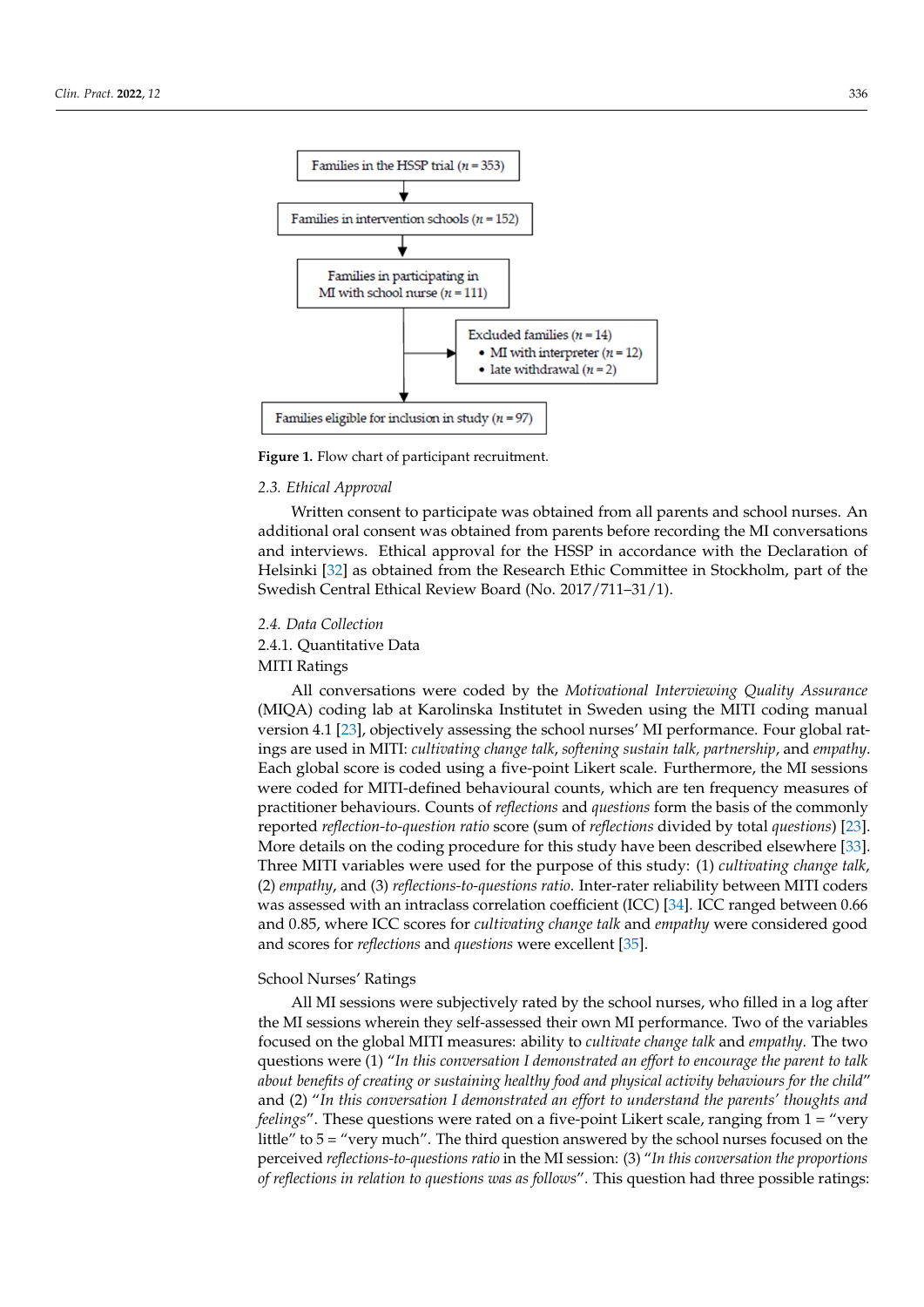1 = "more questions than reflections"; 2 = "equal number of questions and reflections"; 3 = "more reflections than questions".

#### Parents' Ratings

Directly after meeting with the school nurse, parents were asked two questions in a web-based survey regarding the MI session. The questions were (1) *"Did you feel that the school nurse demonstrated an effort to understand your thoughts and feelings?*" and (2) "*Did the school nurse motivate you to create or sustain healthy food and physical activity behaviours for your child?*". The parents were asked to answer the questions on a five-point Likert scale, ranging from  $1 =$  "very little" to  $5 =$  "very much". In two cases, both parents attended and rated the same MI session, in which case the average rating of the two parents was used to reflect the parents' experience.

#### 2.4.2. Qualitative Data

### Interviews with School Nurses

One of the authors (S.A.) conducted all interviews using a semi-structured interview guide. All participating school nurses (*n =* 7) from the HSSP trial were interviewed face-toface (*n =* 6) at a location suitable for the interviewee or by specific request from the school nurse via telephone (*n =* 1). All interviews were audio-recorded and transcribed verbatim by a transcription service. Examples of questions that were posed during the interviews were: "*How did you perceive using MI with the parents?*", "*What was your previous experience using MI?*", and "*How did you perceive that MI might have influenced parents' and children's behaviours?*".

#### Interviews with Parents

A purposeful sample of parents (*n =* 17) from the intervention schools that had participated in the MI session were interviewed over telephone using a semi-structured interview guide. The sample was selected with a maximum variation strategy [\[36\]](#page-16-5) regarding parent sex and country of birth, as well as child sex and weight status. A female doctoral student performed the sampling under the supervision of Å.N. by contacting the eligible parents and conducted all interviews. All interviews were audio-recorded and transcribed by a transcription service. Examples of posed questions include: "*How did you experience the conversation with the school nurse?"*, "*How did you experience the school nurse's approach and attitude?*", and "*How did the conversation with the school nurse affect your family?".*

#### *2.5. Data Analyses*

#### 2.5.1. Statistical Analysis

Spearman correlation coefficient ( $\rho$ ) with a two-tailed significance level of 0.05 (95%) was used to assess correlations between the objective and subjective ratings of the MI sessions. The software used was IBM SPSS Statistics version 27 [\[37\]](#page-16-6).

First, the MITI rating for *cultivating change talk* was correlated with the corresponding questions answered by school nurses (question 1) and parents (question 1). Then, school nurses' and parents' answers to question 1 were tested for correlations. Secondly, the MITI rating for *empathy* was tested against ratings from school nurses (question 2) and parents (question 2). Then, school nurses' and parents' answers to question 2 were tested for correlations. Lastly, the MITI rating for *reflections-to-questions ratio* was tested for correlations in relation to the corresponding answer from school nurses (question 3).

## 2.5.2. Qualitative Analysis

A qualitative content analysis was conducted on the interviews with an inductive and manifest approach as described by Elo and Kyngäs [\[38\]](#page-16-7). Transcripts were imported into NVivo 12 Plus software [\[39\]](#page-16-8). Initially, interviews with school nurses and parents were analysed as two separate domains. All transcripts were read-through several times, and wordings corresponding to the study aim were marked and labelled, producing codes. The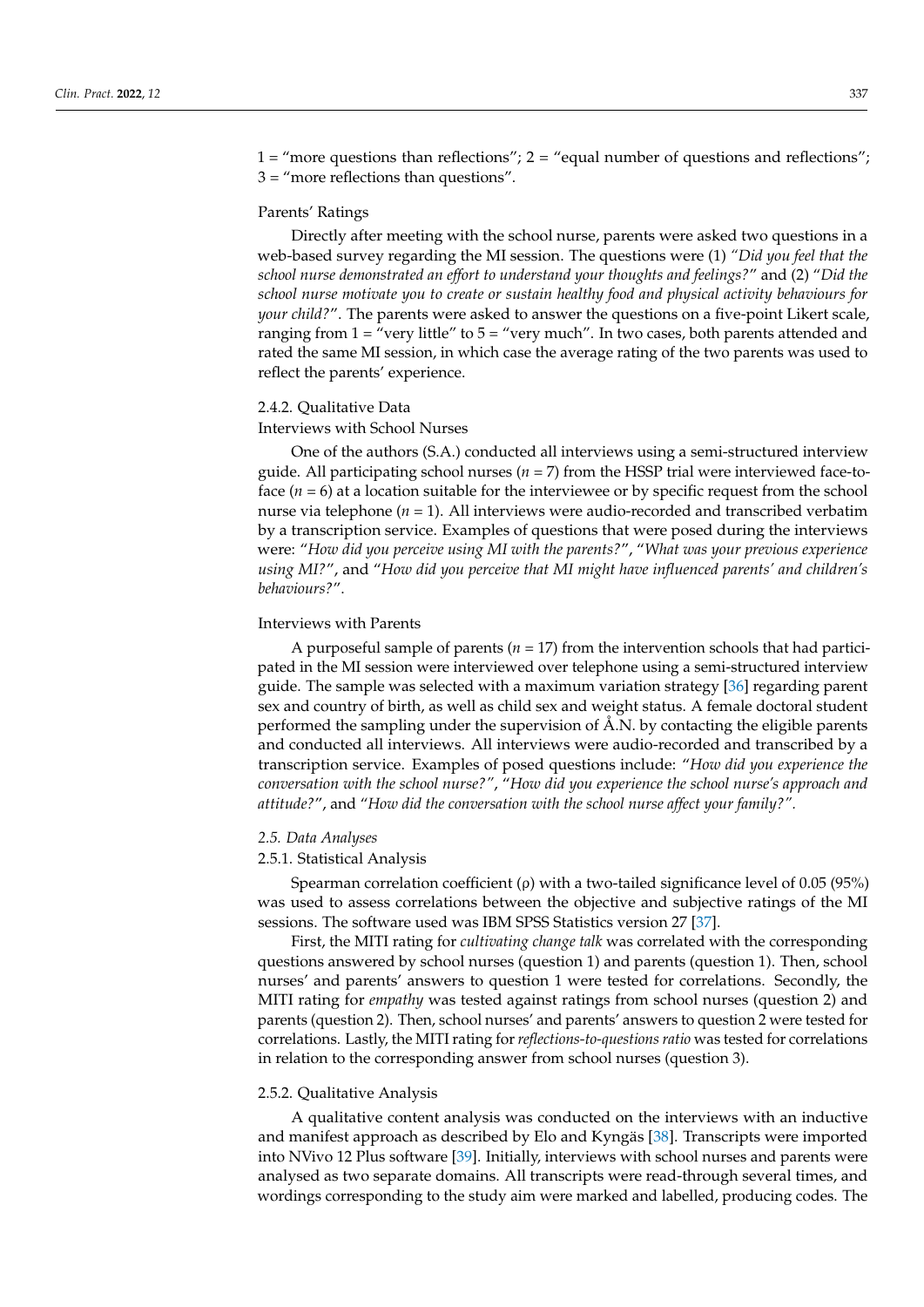codes were read-through several times and then sorted into groups, with codes belonging together forming subcategories. Secondly, subcategories were investigated and grouped into an emerging pattern of hierarchically structured categories. Finally, the two separate domains were collapsed, with related subcategories from both domains merged under mutual generic categories. The qualitative analysis was an organic process, with the authors working together, discussing, and revising formulations of categories throughout the process. All transcripts from parent interviews were read and coded by two authors (M.M. and Å.N.), and all transcripts from school nurse interviews were read and coded by two authors (M.M. and S.A.). To further ensure credibility of the analysis, two of the co-authors (Å.N. and S.A.) coded one transcript from each domain. Similarities and differences were discussed through peer debriefing. Confirmability was addressed with constant references to the raw data for quotes (audit trail) from both domains (parent and school nurse) to illustrate emerging subcategories and categories. M.M. drafted and revised the manuscript, and all qualitative co-authors (M.M., Å.N., and S.A.) read and approved the final results, text, and phrasings [\[36,](#page-16-5)[40\]](#page-16-9). The qualitative parts of this study are reported in accordance with COREQ checklist [\[41\]](#page-16-10), can be found as a supplementary file to this manuscript.

To enhance reflexibility and to avoid unintentional bias, it is important to provide an understanding of the researchers' perspectives and background [\[42\]](#page-16-11). M.M. is a registered nurse with a background in public health. She has worked as a primary school nurse and is currently a PhD student at the department of Global Public Health at Karolinska Institutet. S.A. holds a PhD, is an experienced qualitative researcher with a background in anthropology and public health, and currently works as a lecturer in department of Nursing at Karolinska Institutet. H.L. holds a PhD, has a background in political science and psychology, and is an expert in behaviour change interventions using motivational interviewing. She is currently the head of the MI Quality Assurance coding lab at Karolinska Institutet, which, e.g., trains health care practitioners in applying MI and evaluates practitioners MI performance using the MITI protocol. Å.N. holds a PhD and is an experienced qualitative researcher with a background in anthropology, behavioural science, and public health. She is a senior lecturer in the department of Clinical Neuroscience at Karolinska Institutet and the department of Psychology at Stockholm University. Her expertise lies in behaviour change and health-promoting interventions focusing on parenting practices. Both Å.N. and H.L. are MI trainers and members of the Motivational Interviewing Network for Trainers (MINT).

#### 2.5.3. Integrated Analysis

After the qualitative and quantitative data had been analysed, as described above, the findings were merged by comparing statistical findings with qualitative findings [\[43\]](#page-16-12). This was accomplished through close collaboration whereby two of the authors (M.M. and Å.N.) discussed the essence of the qualitative and quantitative findings and then merged these into a joint display of findings. The proposed display was reviewed by the two other authors (S.A. and H.L.). The final version of the display was approved by all authors. The integrated results are presented in a joint display to expand understanding and to illustrate the relations of how objective and subjective ratings of the MI sessions resonated with school nurses' and parents' perceptions of the conversations [\[44\]](#page-16-13).

# **3. Results**

#### *3.1. Participant Characteristics*

Participating nurses (*n =* 7) were, on average, 47 years old and had worked for an average of 3.3 years as a school nurse. Altogether, the school nurses conducted and rated 97 MI sessions. Of the parents who participated in the sessions, 65 (47 mothers) rated the MI sessions through the distributed survey. All 7 school nurses and 17 parents (10 mothers) were interviewed about their experience of the MI sessions (Table [1\)](#page-6-0).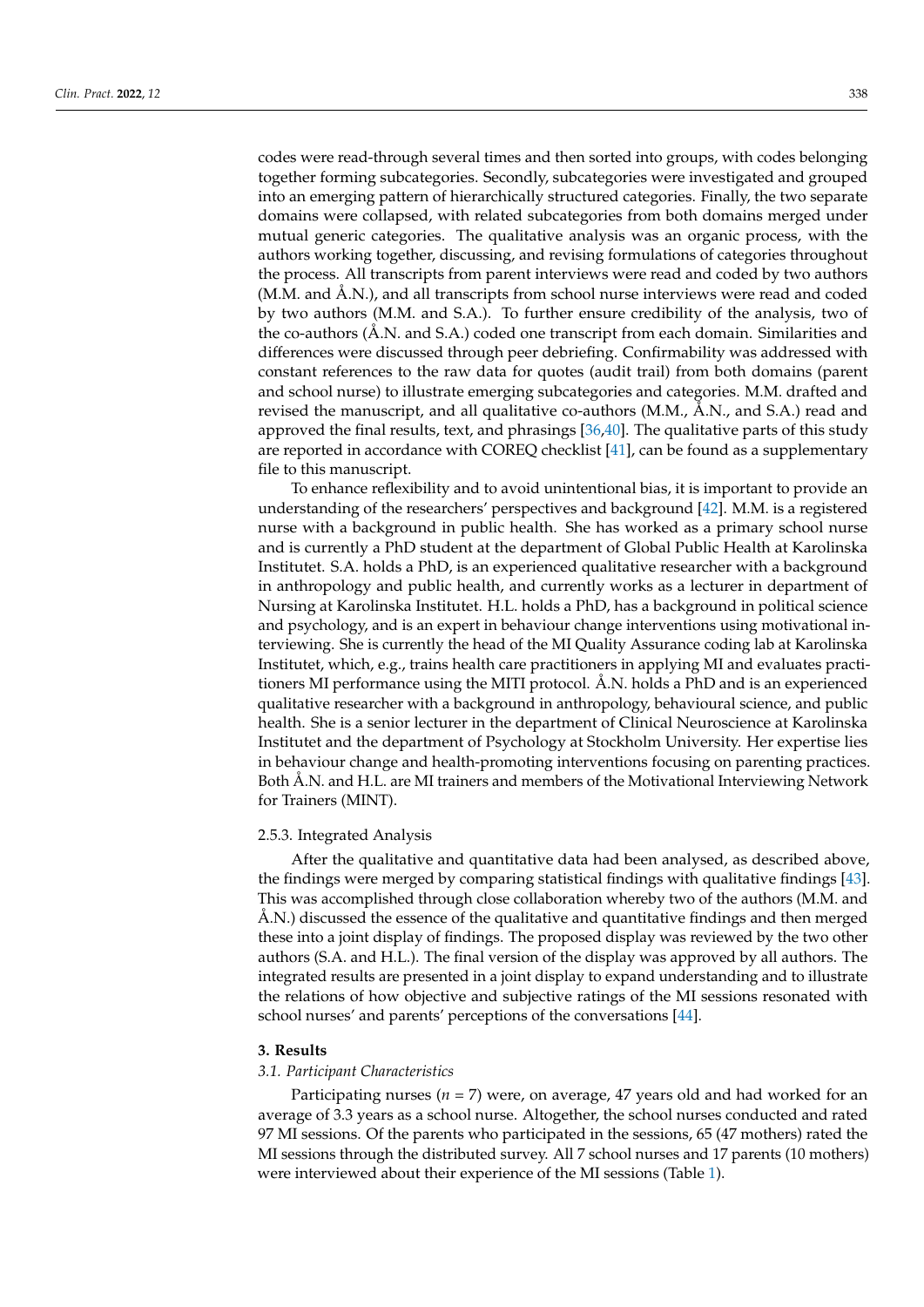|                                             | <b>Attended MI</b><br><b>Session</b> | <b>Rated MI</b><br><b>Sessions</b> | Interviewed |
|---------------------------------------------|--------------------------------------|------------------------------------|-------------|
|                                             | $n\ (\%)$                            | $n\ (\%)$                          | $n\ (\%)$   |
| <b>School Nurses</b>                        | 7                                    | 97                                 | 7           |
| Women                                       | 7                                    | 7                                  | 7           |
| Mean age                                    | 47                                   | 47                                 | 47          |
| Previous MI education (yes)                 | 3(43)                                | 3(43)                              | 3(43)       |
| Years active as school nurse                | 3.3                                  | 3.3                                | 3.3         |
| Parents                                     | 99                                   | 65                                 | 17          |
| Mothers                                     | 65 (65)                              | 47 (72)                            | 10(59)      |
| Education level (low) $1$                   | 27(27)                               | 17(26)                             | 4(23)       |
| Born outside the Nordic region <sup>2</sup> | 65(65)                               | 42(65)                             | 11(65)      |
| Children (of participating parents)         | 97                                   | 65                                 | 17          |
| Girls                                       | 48 (48)                              | 31 (48)                            | 9(53)       |
| Mean age                                    | 6.3                                  | 6.3                                | 6.3         |
| Weight status (overweight or obesity) $3$   | 25(26)                               | 18 (28)                            | 5(29)       |

<span id="page-6-0"></span>**Table 1.** Descriptive characteristics of participating school nurses (*n =* 7) and parents (*n =* 100).

<sup>1</sup> Education level: defined as <12 years of reported formal education; <sup>2</sup> Nordic region: Sweden, Norway, Denmark, and Finland; <sup>3</sup> weight status: height and weight adjusted for age; cut-offs based on BMI-SDS.

## *3.2. Ratings and Correlations*

The means of the objective and subjective ratings and correlations are presented in Table [2.](#page-6-1) Regarding the mean values, parents ( $n = 66$ ) generally rated nurses' ability to cultivate change and *empathy* higher than both nurses themselves (*n =* 97) and MITI coders (*n =* 89). Regarding correlations, no significant correlations between the ratings reflecting nurses' ability to cultivate change were found. Furthermore, considering MITI ratings of *empathy*, no significant correlations were found with either nurses' or parents' ratings. Nonetheless, parents' ratings of nurses' *empathy* significantly correlated with how nurses themselves rated their *empathy* competence (*r =* 0.29, *n =* 66, *p* = <0.05). Furthermore, nurses' ratings were found to significantly correlate with objective MITI ratings regarding the *reflections-to-questions ratio* ( $r = 0.41$ ,  $n = 97$ ,  $p = <0.01$ ).

<span id="page-6-1"></span>**Table 2.** Mean objective and subjective ratings of school nurses' MI skills with standard deviations, range, and correlations.

| Variable and<br>Respondent                                                      | $\boldsymbol{n}$ | M(SD)    | Range     | 1        | $\overline{2}$ | 3       |
|---------------------------------------------------------------------------------|------------------|----------|-----------|----------|----------------|---------|
| Cultivate Change                                                                |                  |          |           |          |                |         |
| MITI(1)                                                                         | 89               | 1.7(0.8) | $1 - 4$   | 1        | 0.06           | 0.13    |
| School nurse (2)                                                                | 97               | 3.0(0.8) | $1 - 5$   | 0.06     |                | $-0.20$ |
| Parent (3)                                                                      | 66               | 4.6(0.7) | $2 - 5$   | 0.11     | $-0.20$        | 1       |
| Empathy                                                                         |                  |          |           |          |                |         |
| MITI(1)                                                                         | 89               | 2.1(0.9) | $1 - 4$   | 1        | 0.91           | 0.81    |
| School nurse (2)                                                                | 97               | 3.5(0.8) | $1 - 5$   | 0.91     |                | $0.29*$ |
| Parent (3)                                                                      | 66               | 4.7(0.5) | $3 - 5$   | 0.81     | $0.29*$        | 1       |
| Reflections vs. Ouestions                                                       |                  |          |           |          |                |         |
| MITI(1)                                                                         | 97               | 0.9(0.5) | $0 - 2.4$ | 1        | $0.41**$       |         |
| Nurse $(2)$<br>$*$ and $0.05$ (boxed to the J) $**$ and $0.01$ (boxed to the J) | 97               | 1.8(0.7) | $1 - 3$   | $0.41**$ | 1              |         |

\* *p* < 0.05 (two-tailed), \*\* *p* < 0.01 (two-tailed).

#### *3.3. Qualitative Findings*

Qualitative analyses generated two generic categories: '*meeting the other'* and '*perceived quality'*. In the school nurses' domain, *meeting the other* consisted of two subcategories: '*shifting power relations in sensitive meetings'* and '*just taking the time to listen and confirm'*. Corresponding subcategories derived from parent interviews were '*respectful and professional'*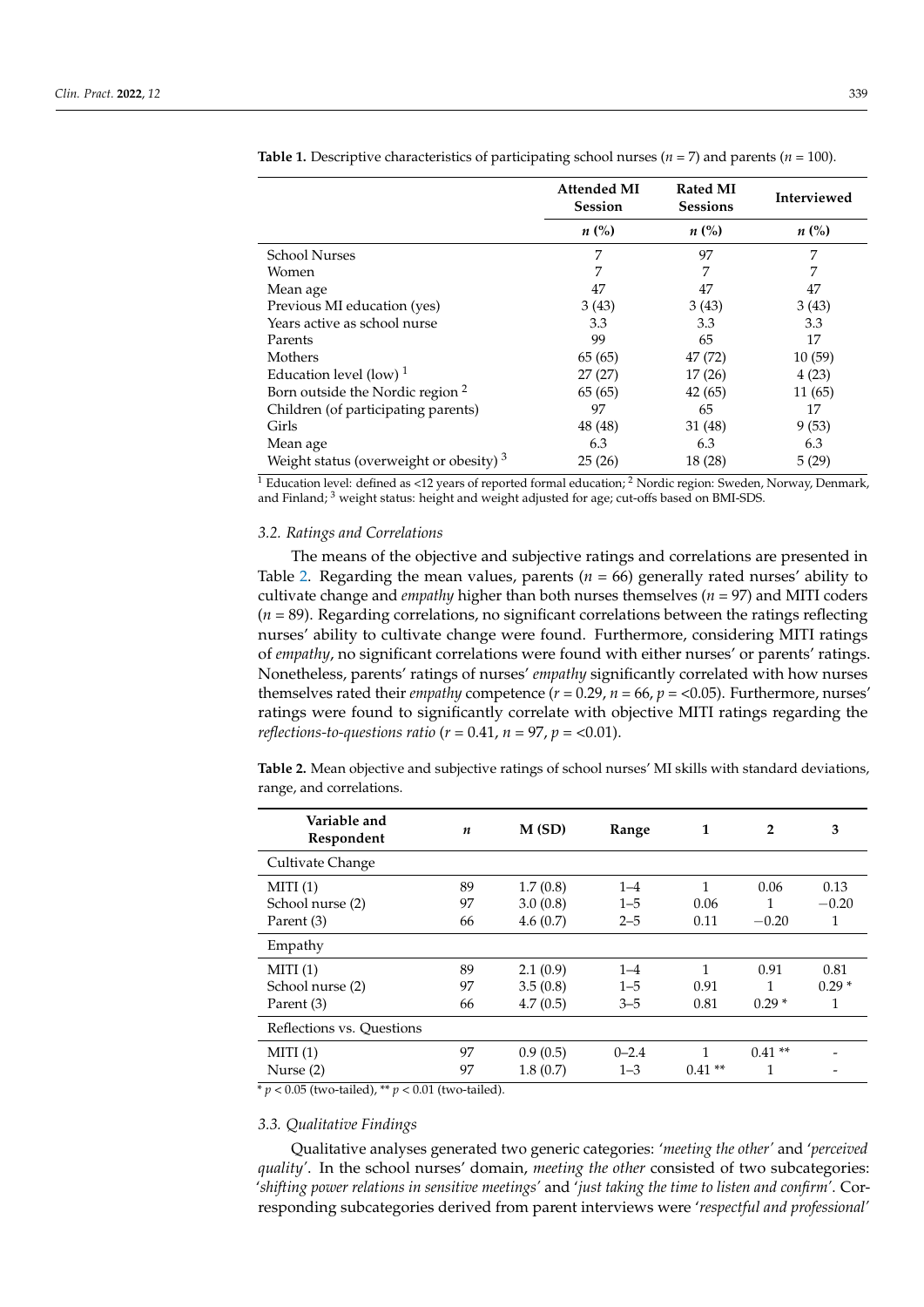and '*person-centred–or not'.* The category '*perceived quality'* was built up by school nurse subcategories *'mastering MI as a method'* and *'challenges and lessons learnt'*, as well as the subcategory *'motivated and empowered'* from the parents' domain (Table [3\)](#page-7-0).

<span id="page-7-0"></span>**Table 3.** Qualitative results, presented by generic categories with subcategories separated by two domains: school nurses and parents.

| Categories        |                       | Domains                                               |                                |  |  |
|-------------------|-----------------------|-------------------------------------------------------|--------------------------------|--|--|
|                   |                       | <b>School Nurses</b>                                  | <b>Parents</b>                 |  |  |
| Meeting the other |                       | Shifting power<br>relations in a<br>sensitive meeting | Respectful and<br>professional |  |  |
|                   | <b>Sub-Categories</b> | Just taking the<br>time to listen<br>and confirm      | Person-centred—or not          |  |  |
| Perceived quality |                       | Mastering MI as<br>a method                           | Motivated and<br>empowered     |  |  |
|                   |                       | Challenges and<br>lessons learnt                      |                                |  |  |

#### 3.3.1. Meeting the Other

School nurses and parents expressed how the health conversation as part of the HSSP provided a sanctuary for meeting the other. Although topics discussed during the meeting were sometimes perceived as sensitive, both parties welcomed the opportunity to discuss pressing issues for the individual family.

#### Shifting Power Relations in Sensitive Meetings

The school nurses described how using MI provided a more equal power balance in the conversation. For example, parents were described as more involved and as the obvious experts on their child and their families' own circumstances, whereas the school nurses' function was to act as a mirror rather than directing and giving advice. One school nurse described the shifting power balance:

*"There was no lecturing from me, no finger-wagging [Swe: pekpinnar] from the school nurse so to speak...the parents were involved in a different way than just me sitting and lecturing"*.

#### (School nurse 1)

However, asking questions about family habits could sometimes feel intrusive or culturally inappropriate. Conversations about children's weight development were described by the school nurses as extra sensitive, and they were afraid to generate feelings of guilt in the parent. Talking about the child's habits regarding activity, screen time, or food intake was perceived to be easier and less stigmatizing:

*"No, it's much easier of course to talk about screen time or about eating candy every day or something like that, but the weight is very loaded... I think some parents feel guilty or they take it personally... that they are bad parents who let their child become, get obese, develop obesity"*.

(School nurse 1)

# Respectful and Professional

Parents' described meetings as positive when the school nurse was perceived as respectful and professional. Examples include descriptions of a school nurse that was nice and easy to get along with, or who was perceived as pedagogical and well-informed. Other factors for a positive meeting include a stress-free and tolerant atmosphere, as well as a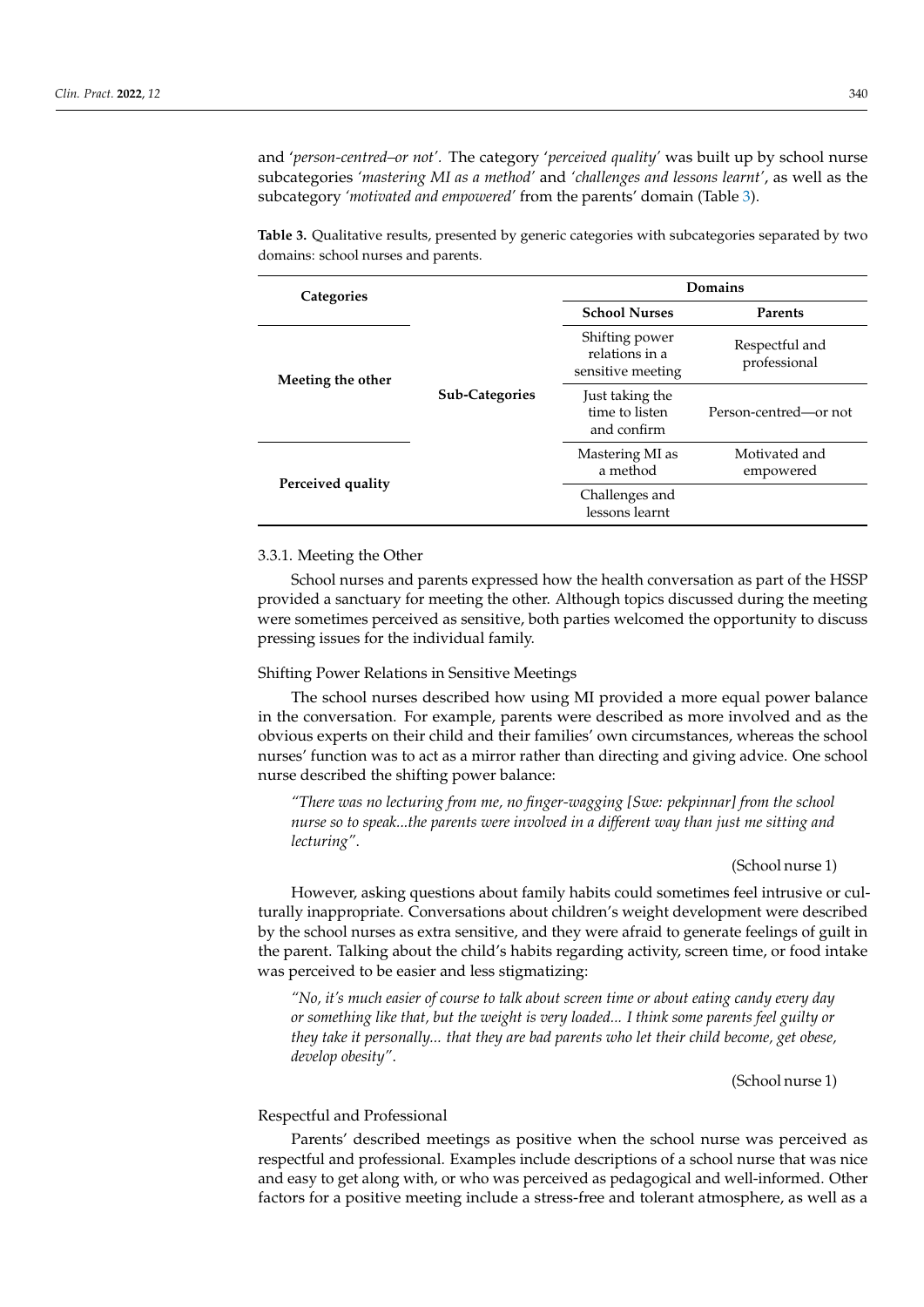school nurse who was adaptive to parents' schedules. One father explained the meeting like this:

*"Yes, it went fantastically well. Yes, she was amazing, she gives information calmly and it was not stressful and on a good level. I remember this conversation, it was really-really great."*

(Father 1)

Parents perceived the meetings as less professional when the school nurse did not feel prepared, the conversation felt stiff and forced, or when the atmosphere in the room felt strange:

*"She [the school nurse] had some papers in front of her that she followed, but it felt... I do not know, stiff and strange*"

(Mother 1).

## Just Taking the Time to Listen and Confirm

School nurses described how the conversation contributed to a special bond with the parents. Signs that the parents appreciated the meeting were sometimes subtle, such as a nice atmosphere or that the parents smiled after the conversation. Parents spontaneously greeted or stopped to talk in the hallway, wanting to share how everything went or to ask for further advice. School nurses described how some parents vividly expressed gratitude in the form of hugs, crying, or kind words:

*"She [the mother] kind of threw herself and hugged me really hard. So, that's a little bit what I mean, to be listened to. I think most parents experienced that during the conversation, that they actually got the chance and the time"*.

## (School nurse 2)

In some cases, school nurses perceived that parents already had knowledge and did enough with regards to children's healthy behaviours, whereas other parents expected ready-made solutions for the child instead of figuring it out themselves in line with the MI spirit:

*"* . . . *then there was some [parents] in my opinion, who didn't get much out of the visit. Because it was all about [the parent] figuring things out, and many people just want things served like, that you [the school nurse] should have a ready solution, like this is what you should do"*.

(School nurse 3)

## Person-Centred—Or Not

Some parents described how the conversations were perceived to be adapted specifically for them, how they directed the conversation by talking about what was important to them, and that the school nurse supported and gave advice based on what the parent chose to talk about:

*"I thought she [the school nurse] felt very informed and yes, like not "pushy" in any way, but rather that I should come up with solutions and things like that. It wasn't like a lecture. I had to think and reflect more myself. That's what I thought was good... I was leading the conversation. It wasn't like she [the school nurse] was in charge, but I kind of got to talk about what I was experiencing and if there was anything that I could change and improve on. Like that. I got some support, but that I had to think myself about what I could do to improve our situation as a family"*.

(Mother 2)

Other parents felt misunderstood or accused of having failed in their parenting. Examples were when the school nurse claimed a need for change of many behaviours or when parents wanted more concrete support from the school nurse rather than finding solutions themselves: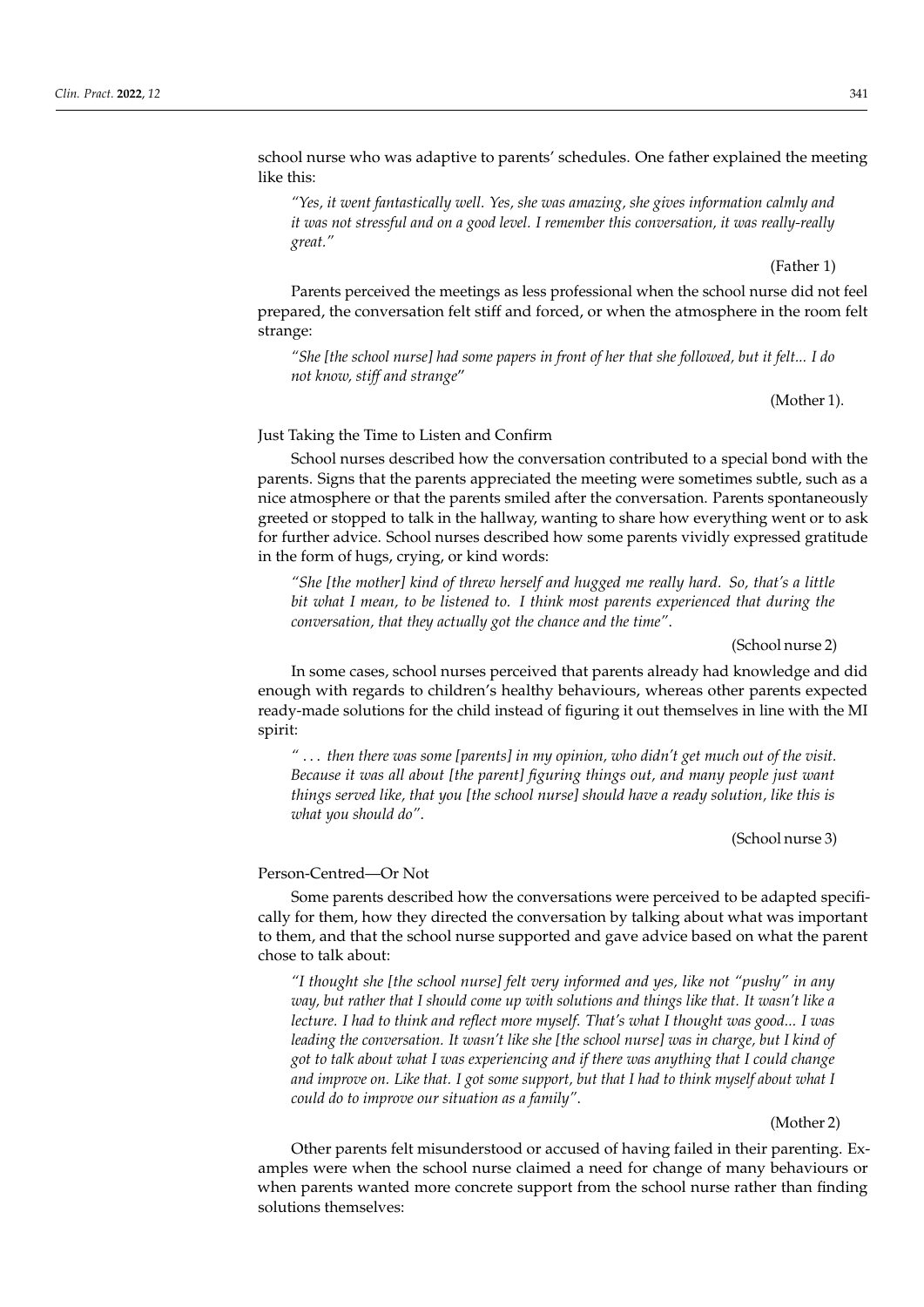*"No, it was more that it [the MI session] didn't give anything new. It was more to state that 'yes, she eats as she does, is alert and energetic and she eats what she wants.' Yeah, I don't know it was like, nothing concrete. (Interviewer: "How would you have liked it?") Well, to get better advice on how to get her to eat a little differently"*.

(Mother 3)

## 3.3.2. Perceived Quality

School nurses reflected on their own MI performance, whereas parents described how the conversation sparked their motivation to make healthy choices for their family.

#### Mastering MI as a Method

For the school nurses, MI was a new way of thinking about routine health visits. Some school nurses struggled to change the existing routine, whereas others found it a natural progression of their profession. One school nurse described it this way: *"If you are a beginner when it comes to motivational interviewing, it will be a bit, well it will be a bit awkward"* (School nurse 3). In general, perceptions were that the initial conversations were of poorer quality and that the quality improved after supervision and with more experience in using the method. Some nurses perceived how that the quality of the conversations could vary from time to time:

*"Sometimes it felt great, and I experienced a good flow in the conversation, and sometimes it just felt like this just went pear-shaped [Swe: 'skit och pannkaka'], there was no MI whatsoever. And that's probably perfectly normal, but still* . . . *"*

## (School nurse 4)

Some parts of MI were perceived as more difficult to implement than others. In general, affirmations and simple *reflections* were perceived as easy to deliver, whereas complex reflections and promoting change talk were perceived more difficult:

*"I had a hard time finding this change talk, and I ended up in a more supportive role. So, I really had to work to remember, have mine, have a small paper with supporting notes in front of me and things like that... Not to miss the change talk"*.

(School nurse 5)

#### Motivated and Empowered

Most parents appreciated the conversation with the school nurse. Whereas some parents found that the meeting gave them nothing new, other parents described how the school nurse gave concrete advice on strategies that became a catalyst for improved behaviours:

*"It [the MI session] was like an eye-opener, even at the first meeting. You always had it somewhere subconscious, but it was only after this conversation with the school nurse, all these questions and these ideas about how to improve and what you could do. That's when I got this commitment, and the motivation to deal with this [healthy behaviour change], so to speak."*

(Father 2)

Parents described a sense of reassurance when the school nurse felt available for follow-up questions or confirmed that the child was monitored after the conversation. Some parents described how they felt empowered in their parenting when the school nurse confirmed that they had good knowledge or habits regarding the child's food and activity behaviours:

*"Well...you got confirmation that you were on the right path, and you got to know things like... Even though you're a parent, you don't know everything and sometimes it's nice to just be able to listen to others perspective. So, it was like a reassurance from her [the school nurse]"*.

(Mother 4)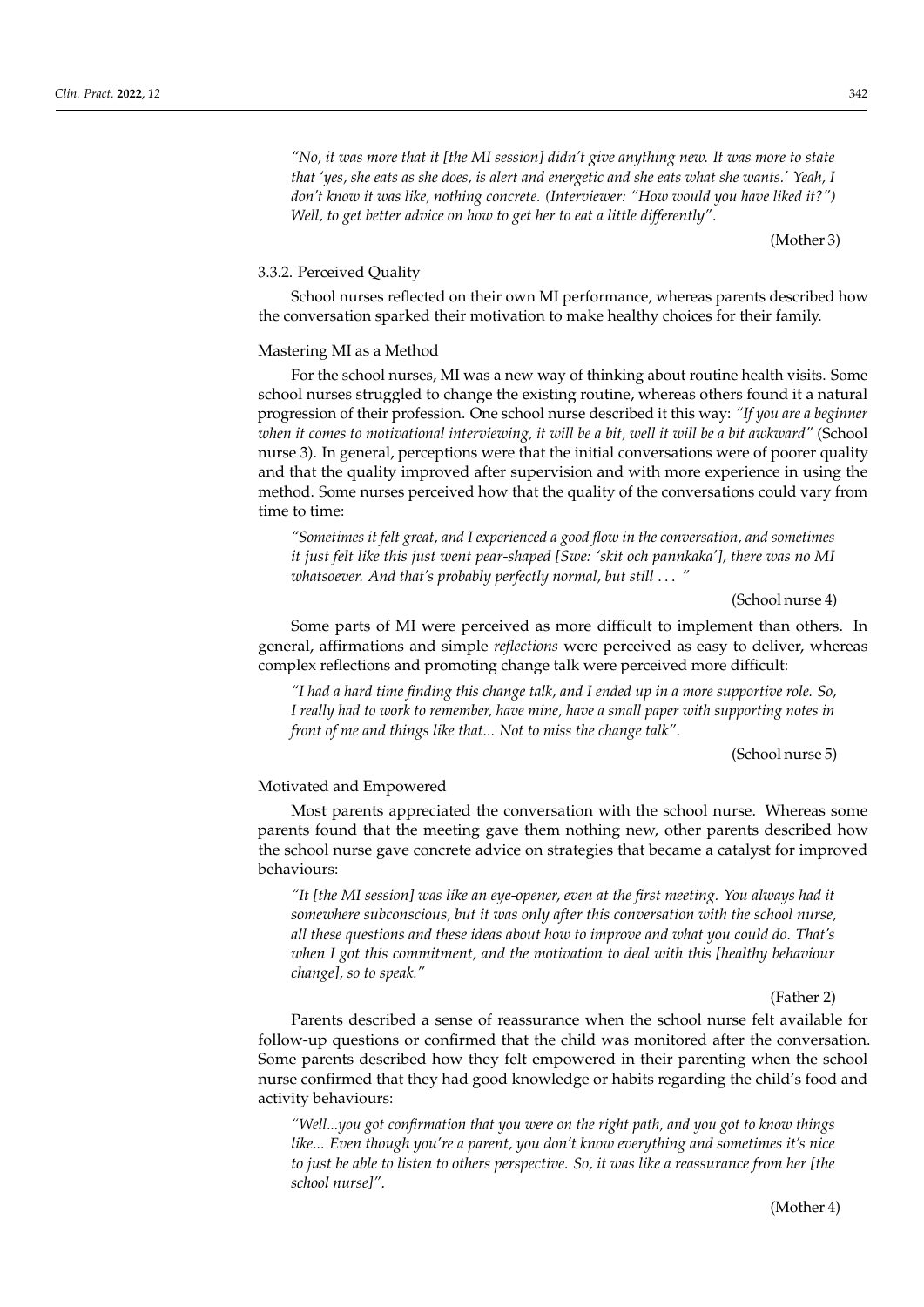Challenges and Lessons Learnt

School nurses described success factors for high-quality MI sessions. Examples include scheduling enough time, creating a calm atmosphere in the room, and planning so that the child or younger siblings did not have to stay in the room during the conversation. On the other hand, several school nurses described how it was difficult to use MI when the parent did not understand Swedish well enough or needed to use an interpreter. In these cases, MI quality was difficult to assure because of how the conversations were understood or what was translated:

*"This MI was very difficult [with interpreter], I couldn't do it. I know I tried at some point, but I then understood that the interpreter had, from the reaction of the parents, that they had got it wrong, so that I kind of had to give that [using MI with interpreter] up a little bit"*.

(School nurse 1)

*"When you need to have these nuances in the conversation. Like, how does the interpreter affirm, how does the interpreter translate my reflections and affirmations, you know* . . . *"*. (School nurse 6)

Experiences were scattered regarding MI sessions with parents who had no explicit problem area. Some school nurses described how they successfully managed to empower these parents by confirming the established healthy behaviours, whereas other school nurses expressed a frustration over the conversations not proceeding or not finding a problematic behaviour to focus on:

*"There was one mother that really moved me. Because she thought she was a terrible mother, but she did so much, and she had tried so hard. And for me [the school nurse] just to be able to confirm and see her. She [the mother] was sitting here crying at the end, because she felt 'No, I'm not such a bad mom after all'"*.

(School nurse 6)

#### *3.4. Joint Display of Findings*

Three overarching joint concepts emerged when combining the results in a joint display: recognise and cultivate parents' motivation, ability to listen and reflect what parents say, and show consideration for parents' worldview (Table [4\)](#page-11-0).

# 3.4.1. Recognise and Cultivate Parents' Motivation

The joint concept *recognise and cultivate parents' motivation* comprised the quantitative ratings regarding school nurses' ability to *cultivate change talk* ang the qualitative generic category *perceived quality.* Findings revealed that although MITI ratings were low and school nurses were somewhat critical of their MI performance, parents had left the meeting feeling motivated and empowered to promote their children's healthy behaviours. The same viewpoint was expressed by the school nurses, who perceived that the MI sessions had been useful when motivating parents. Nonetheless, none of the ratings regarding nurses' ability to *cultivate change* correlated. Objective MITI scores were rated the lowest, and nurses' ratings were slightly higher. Parents, on the other hand, generally rated the conversations higher than both MITI and school nurses with regards to nurses. School nurses' ambivalence in rating their own performance particularly resonated with the qualitative findings, with descriptions of challenges learning the method and how the perceived MI performance shifted depending on parents' tangible interest. Furthermore, qualitative findings reflected the same sense; several parents described how they had left the meeting feeling motivated and empowered to commit to change less healthy behaviours or sustain already healthy behaviours in their children.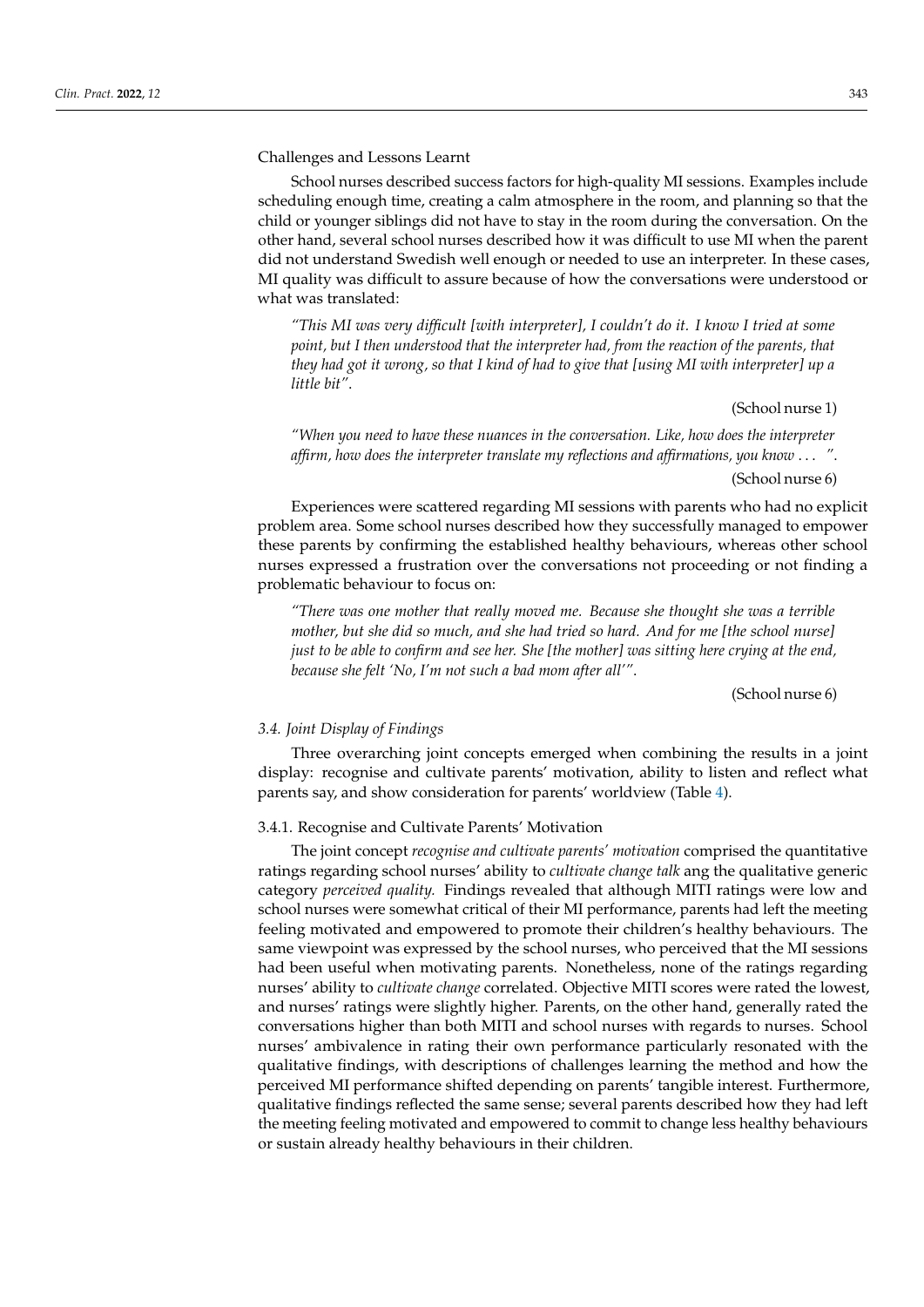<span id="page-11-0"></span>

|                                                                                                                                                      | <b>Correlations</b> |                       |                   |                           | <b>School Nurses' Perceptions</b>                                                                                                                                                                                                                                                                                                                                     | <b>Parents' Perceptions</b>                                                                                                                                                                                                                                                                                                            |
|------------------------------------------------------------------------------------------------------------------------------------------------------|---------------------|-----------------------|-------------------|---------------------------|-----------------------------------------------------------------------------------------------------------------------------------------------------------------------------------------------------------------------------------------------------------------------------------------------------------------------------------------------------------------------|----------------------------------------------------------------------------------------------------------------------------------------------------------------------------------------------------------------------------------------------------------------------------------------------------------------------------------------|
| <b>Joint Concepts</b>                                                                                                                                | MITI vs. $SN(r)$    | MITI vs. Parent $(r)$ | SN vs. Parent (r) |                           |                                                                                                                                                                                                                                                                                                                                                                       | <b>Generic Category</b>                                                                                                                                                                                                                                                                                                                |
|                                                                                                                                                      |                     |                       |                   |                           | <b>Perceived Quality</b>                                                                                                                                                                                                                                                                                                                                              |                                                                                                                                                                                                                                                                                                                                        |
| Recognise and cultivate parents'<br>motivation<br>Quantitative variables:<br>- Cultivate change talk<br>Qualitative category:<br>- Perceived quality | 0.17                | 0.13                  | $-0.10$           | Sub-categories and quotes | Mastering MI as a method<br>"I had a hard time finding this change<br>talk, and I ended up in a more<br>supportive role"<br>(School nurse 5)<br>Challenges and lessons learnt<br>"MI was very difficult [with<br>interpreter], I couldn't do it"<br>(School nurse 1)                                                                                                  | Motivated and empowered<br>"It was only after this conversation with<br>the school nurse  I got this<br>commitment, and the motivation to deal<br>with this [healthy behaviour change]"<br>(Father 2)                                                                                                                                  |
| Ability to listen and reflect what<br>parents say<br>Quantitative variables:<br>- Reflections<br>Qualitative category:<br>- Perceived quality        | $0.40**$            | n/a                   | n/a               |                           | Mastering MI as a method<br>"Simple reflections are one thing, but<br>when you need to use, what do you call<br>them, advanced reflections, those are<br>somehow more difficult"<br>(School nurse 6)                                                                                                                                                                  | n/a                                                                                                                                                                                                                                                                                                                                    |
| Show consideration for parents'<br>worldview<br>Ouantitative variables:<br>- Empathy<br>Qualitative category:<br>- Meeting the other                 | 0.03                | 0.14                  | $0.25*$           |                           | Shifting power relations in a<br>sensitive meeting<br>"There was no lecturing from me, no<br>finger-wagging from the school nurse<br>so to speak"<br>(School nurse 1)<br>Just taking the time to listen<br>and confirm<br>"So, that's a little bit what I mean, to be<br>listened to  they [the parents]<br>actually got the chance and the time"<br>(School nurse 2) | Respectful and professional<br>"Yes, she [the school nurse] was<br>amazing, she gives information calmly<br>and it was not stressful and on a good<br>level" (Father 1)<br>Person-centred-or not<br>"It wasn't like she [the school nurse]<br>was in charge, but I kind of got to talk<br>about what I was experiencing"<br>(Mother 2) |

**Table 4.** Joint display of quantitative and qualitative findings, presented as joint concepts with respective correlations, and linked generic categories and sub-categories with illustrative quotes.

\* Indicates  $p < 0.05$  (2-tailed) \*\* indicates  $p < 0.01$  (2-tailed).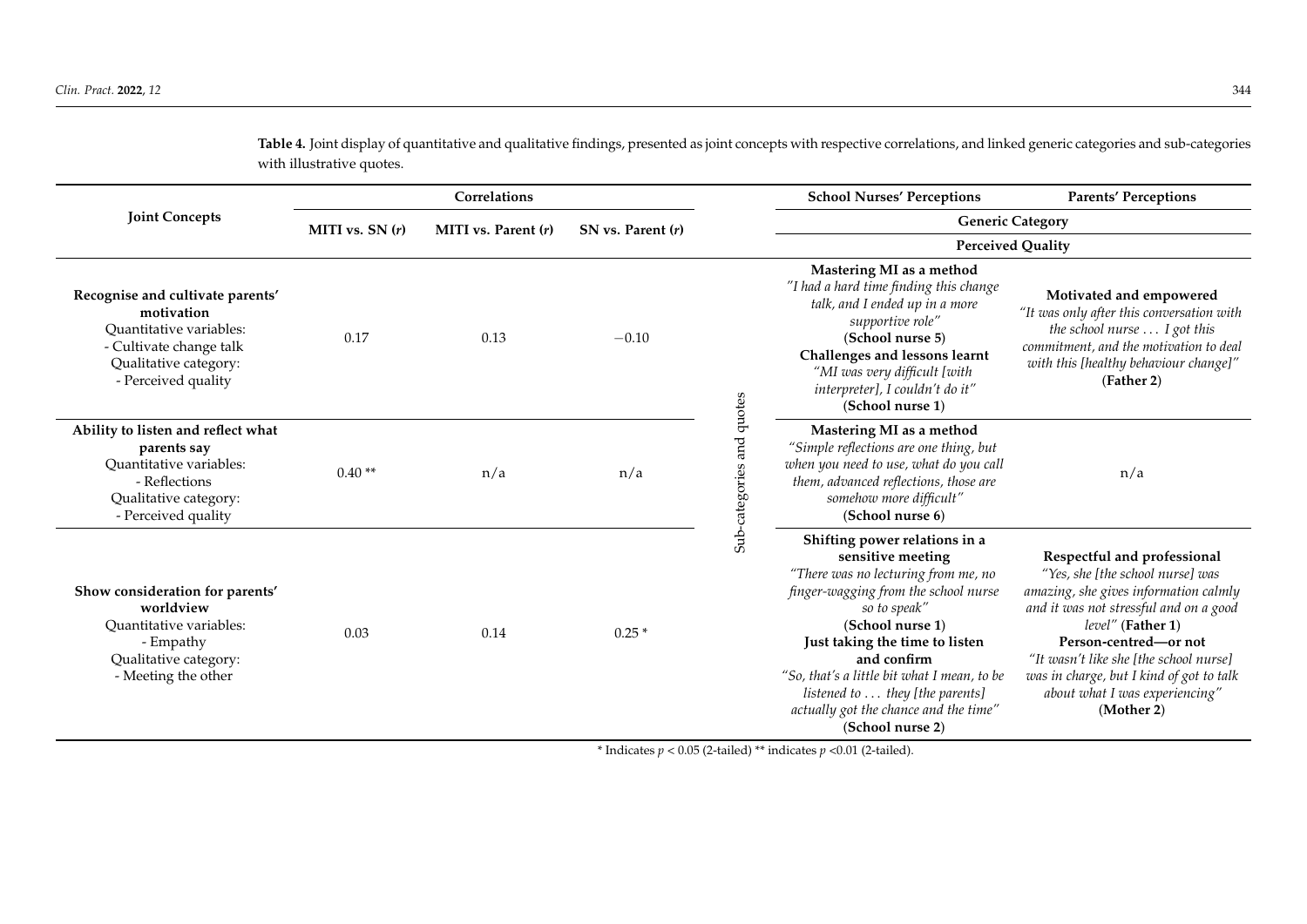Findings regarding the joint concept of *ability to listen and reflect what parents say* suggest that the MI skill *reflections* were easier for school nurses to deliver during the conversations and to self-rate. This was evident, as school nurses' ability to estimate their own *reflections-to-questions ratio* correlated significantly with the objective MITI ratings. Qualitative findings suggest that the school nurses had started to reflect and critically evaluate their own performance, resonating with the quantitative findings. Moreover, the school nurses expressed how they perceived some MI-specific technical skills, such as *simple reflections* and *affirmations*, easier to recognise and deliver in the conversations, whereas struggles were expressed regarding other MI techniques, such as *complex reflections* and *cultivating change talk*.

#### 3.4.3. Show Consideration for Parents' Worldview

The joint concept of show consideration for parents' worldview included the objective and subjective ratings of school nurses' empathy, together with qualitative findings regarding parents' and school nurses' expressions of meeting the other. Both school nurses and parents perceived the meeting as respectful and family-centred and, as such, helpful in building a trusting relationship. Perceived competence in empathy as scored by school nurses and parents correlated in the statistical analysis. These similarities were also observed in the qualitative results and reflected in multiple subcategories. For example, both school nurses and parents described how the meeting seemed appreciated, how parents' agendas were in focus, and how a more balanced power relation contributed to a respectful and professional meeting.

## **4. Discussion**

With this study, we aimed to explore school nurses' MI competence using quantitative, objective, and subjective ratings assessed by MITI coders, parents, and school nurses, together with qualitative perceptions of delivering and participating in MI session as reported by school nurses and parents. Altogether, our quantitative and qualitative findings show that school nurses' MI performances were rated and perceived as valuable and familycentred by both school nurses and parents, who had left the meeting feeling motivated and empowered to promote their children's healthy behaviours. Nonetheless, school nurses were critical of their own MI technical performance, and they found that reflections were easier to deliver and to self-rate.

## *4.1. Recognise and Cultivate Motivation*

When it comes to subjective ratings of MI skills, previous research indicates that practitioners' self-reported skills often are more positive than objective rates regarding MI adherence and competence and that self-rated skills might not predict the ability to practice MI [\[45\]](#page-16-14). This was also true for school nurses in our study, who rated their performance regarding *cultivate change* and *empathy* higher than MITI. The joint display of integrated statistical outcomes, together with qualitative findings, might elucidate why school nurses and parents rated the MI conversations higher than the objective MITI coders regarding *cultivate change* and *empathy.* Qualitative findings suggest that although MITI ratings, in general, were low, both parents and school nurses perceived the conversations as respectful and family-centred. This knowledge is, in turn, valuable in terms of informing how MI educators could tailor the curriculum to suit the practitioners' perceived and objectively observed difficulties in *cultivating change talk*.

Furthermore, our findings suggest that both school nurses and parents perceived MI as valuable for motivating parents to promote healthy behaviours in their child. These findings reflect school nurses' awareness and insight into what constitutes core MI skills and that they had started to reflect upon their own performance after MI training. Parents, on the other hand, perceived the school nurse as skilled and professional. This was evident in both parents' quantitative ratings and qualitative descriptions of how they had left the meeting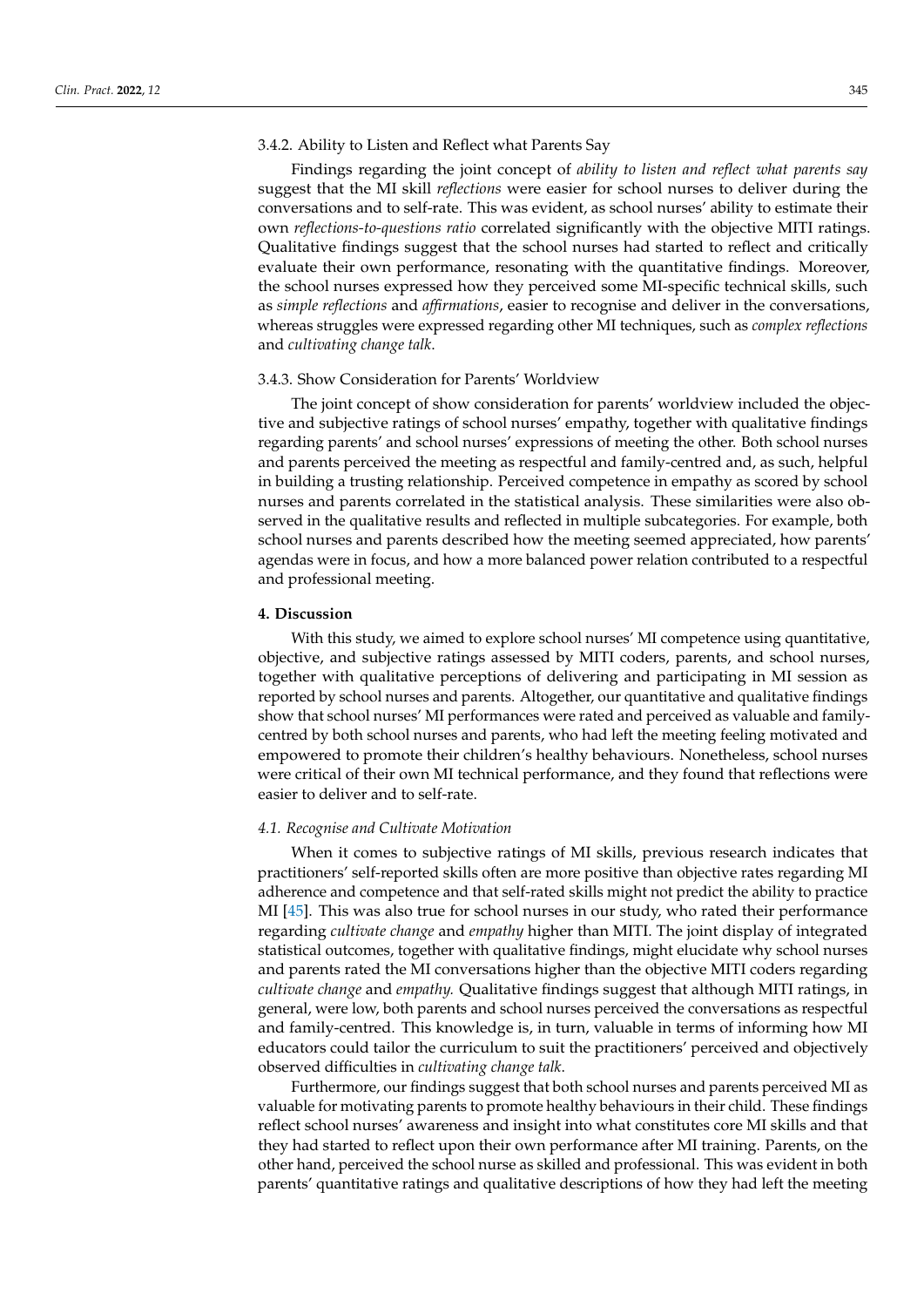*feeling motivated and empowered* as parents. These findings are similar to those reported in previous research that has shown that although school nurses did not reach established cutoffs for MI proficiency, *cultivate change talk* and *reflections-to-questions ratio* were associated with decreased intake of unhealthy foods in children when MI was performed together with parents [\[33\]](#page-16-2). In sum, evidence is growing to support the suggested cut-offs for MI proficiency [\[23\]](#page-15-19) might not be suitable for all contexts and that in the health-promoting context, lower MI skills could also be beneficial and appreciated. Promising behaviour change and sustainment of healthy behaviours, as well as clients' positive perceptions, have been observed at lower MI proficiency levels than suggested when MI was used in a health-promoting context. Nonetheless, more research is needed for correct assumptions to be drawn.

#### *4.2. Ability to Listen and Reflect*

Results from our study suggest that although school nurses' ratings of *cultivate change* and *empathy* did not correspond to objective ratings, the self-rated *reflection-to-question ratio* rendered more accurate estimation ratings when compared to objective MITI ratings. Previous research revealed that MI sessions with more reflections than questions (*reflectionto-question ratio*), is associated with higher scores of clinician *empathy* [\[46\]](#page-16-15). One way to better understanding the mechanisms of MI could be to further associate MITI scores, together with practitioners' and clients' ratings to clients' actual behaviour change, using validated and reliable scales developed for this purpose [\[21](#page-15-17)[,47\]](#page-16-16). Furthermore, research exploring clients' perspectives and experiences of participating in MI sessions is lacking.

#### *4.3. Show Consideration of Worldview*

Parents' and school nurses' ratings in this study were correlated with regard to nurses' relational performances. These findings correspond to a previous study wherein physicians' self-rated *empathy* was association with patient satisfaction in emergency wards, where a positive correlation was found [\[48\]](#page-16-17). This was also evident in the qualitative findings; wherein relational competence was found to be an appreciated aspect in the conversations. In relation to the present study, the differences seen regarding perceived MI quality between objective and subjective ratings, together with parents' perceived quality of the MI sessions, could be interpreted as one explanation for the previously observed behaviour change with lower levels of MI competence [\[23\]](#page-15-19).

#### *4.4. Implications and Future Research*

Future research should focus on relating participants' subjective ratings of MI with clients' behavioural outcomes, as client experiences of participating in MI sessions is considerably understudied. Moreover, some school nurses expressed how it was challenging to meet families with no clear problem behaviour. Future MI training designed for practitioners active in settings with a general population should emphasise MI skills aimed at sustaining clients' healthy behaviours rather than only focusing on eliciting behavioural change.

# *4.5. Strengths and Limitations*

This study includes a broad variety of data, both qualitative and quantitative, that provide a broad picture of how school nurses, parents, and objective MI assessors perceive the same conversations. Furthermore, the mixed-methods design further extends the understanding of the different viewpoints with regard to the perceptions of delivering and participating in MI.

One limitation could arguably be the limited and homogenous study sample of interviews due to the convenience sampling strategy of parents, as well as the relatively thin data collected through one-on-one interviews rather than focus groups. This strategy considered only school nurses' perceptions regarding MI conducted through an interpreter, and parent perspectives should be researched further.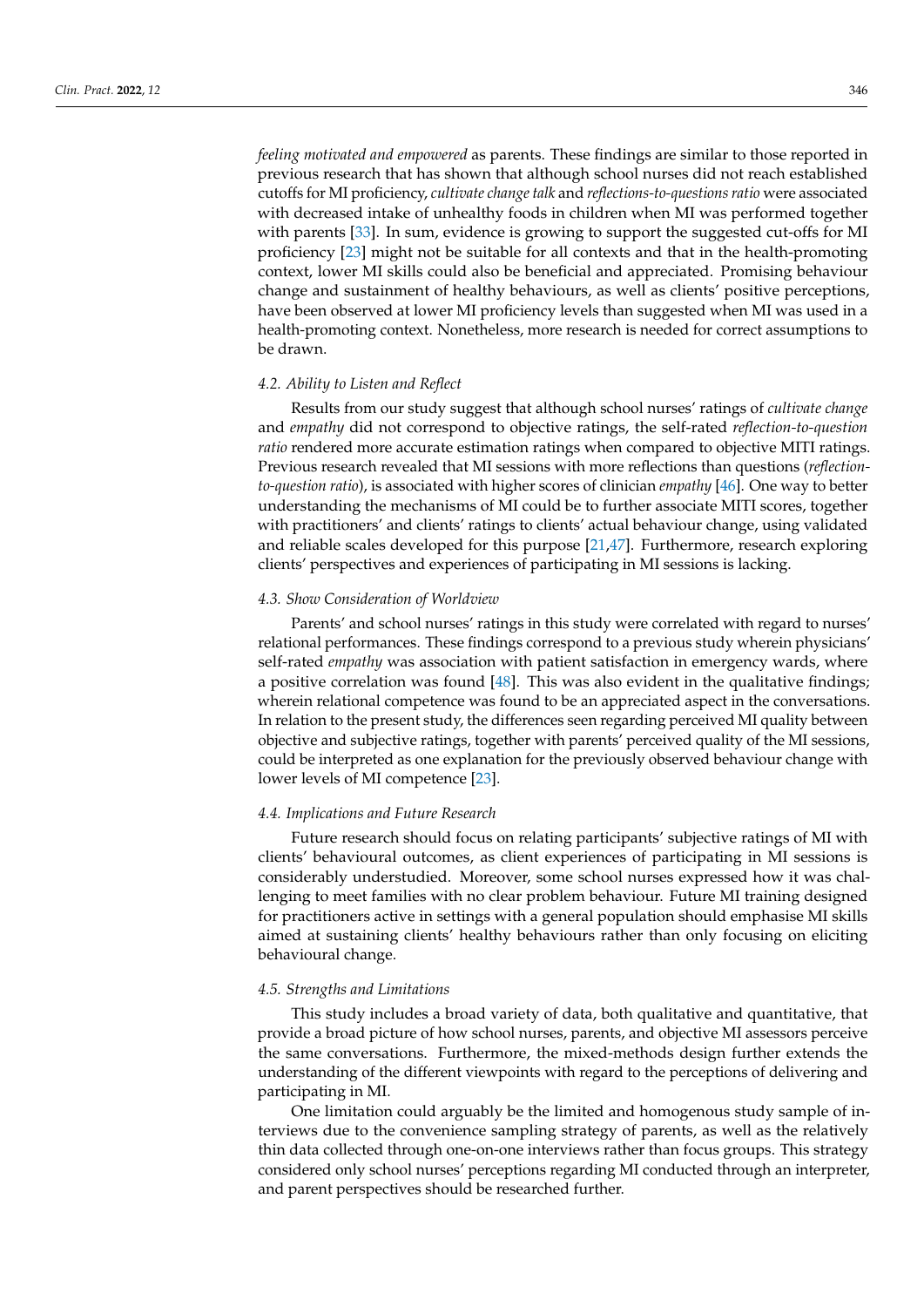In addition, the validated scale for measuring client perceptions of motivational interviewing (CPMI) developed by Madson and colleagues [\[49\]](#page-16-18) was, unfortunately, not available when data collection was undertaken for this study. Therefore, the questions used were developed to reflect parents view on *cultivate change talk* and *empathy*. In retrospect, the question used for measuring parents' views on cultivating change did not correspond to the nurses' questions and might have influenced how the ratings correlated. Additionally, more ratings comparable to the MITI protocol could have been added to the subjective ratings.

#### **5. Conclusions**

School nurses' MI performances were rated and perceived as valuable and familycentred by both school nurses and parents, who had left the meeting feeling motivated and empowered to promote their children's healthy behaviours. Nonetheless, school nurses were critical of their own MI technical performance, and they found that reflections were easier to deliver and to self-rate. Overall, MITI ratings were the lowest, and those of parents were the highest.

**Supplementary Materials:** The following supporting information can be downloaded at: [https://](https://www.mdpi.com/article/10.3390/clinpract12030039/s1) [www.mdpi.com/article/10.3390/clinpract12030039/s1:](https://www.mdpi.com/article/10.3390/clinpract12030039/s1) COREQ (COnsolidated criteria for REporting Qualitative research) Checklist.

**Author Contributions:** Conceptualization, M.M., H.L., S.A. and Å.N.; methodology, M.M., H.L., S.A. and Å.N.; software, M.M.; validation, M.M., H.L., S.A. and Å.N.; formal analysis, M.M.; investigation, M.M., H.L., S.A. and Å.N.; resources, M.M., H.L. and Å.N.; data curation, M.M.; writing—original draft preparation, M.M.; writing—review and editing, M.M., H.L., S.A. and Å.N.; visualization, M.M.; supervision, Å.N.; project administration, M.M. and Å.N.; funding acquisition, M.M. and Å.N. All authors have read and agreed to the published version of the manuscript.

**Funding:** This research was funded as part of the HSSP intervention and received funding from the Swedish Research Council FORTE (grant no. 2016-00775), the Karolinska Institutet Research School in Health Care Sciences (grant no. 4-939/2017), and grants from the following foundations: the Helge Ax:son Johnson foundation (grant no. F21-0128), Ebba Danelius foundation (grant year 2021), the Sven Jerring Foundation (grant year 2019/20), and the Solstickan foundation (grant year 2021). None of the funders influenced any parts of the research process in the present study.

**Institutional Review Board Statement:** The study was conducted in accordance with the Declaration of Helsinki and approved on 17 May 2017 by the Regional Ethical Review Board in Stockholm, Sweden (dnr: 2017/711-31/1).

**Informed Consent Statement:** Written and oral informed consent was obtained from all school nurses, teachers, parents, and children involved in the HSSP study.

**Data Availability Statement:** Data are not available for download in order to protect the confidentiality of the participants. The data are held at Karolinska Institutet.

**Acknowledgments:** We would like to thank all children who participated in the HSSP intervention, as well as their parents and the school staff who were involved in the study. We would also like to thank Mahnoush Etminan Malek, My Sjunnestrand, and Karin Kjellenberg for their contributions to the data collection.

**Conflicts of Interest:** The authors declare no conflict of interest. The funders had no role in the design of the study; in the collection, analyses, or interpretation of data; in the writing of the manuscript, or in the decision to publish the results.

### **References**

- <span id="page-14-0"></span>1. GBD 2015 Risk Factors Collaborators. Global, regional, and national comparative risk assessment of 79 behavioural, environmental and occupational, and metabolic risks or clusters of risks, 1990–2015: A systematic analysis for the Global Burden of Disease Study 2015. *Lancet* **2016**, *388*, 1659–1724. [\[CrossRef\]](http://doi.org/10.1016/S0140-6736(16)31679-8)
- <span id="page-14-1"></span>2. Singh, A.S.; Mulder, C.; Twisk, J.W.R.; Van Mechelen, W.; Chinapaw, M.J.M. Tracking of childhood overweight into adulthood: A systematic review of the literature. *Obes. Rev.* **2008**, *9*, 474–488. [\[CrossRef\]](http://doi.org/10.1111/j.1467-789X.2008.00475.x) [\[PubMed\]](http://www.ncbi.nlm.nih.gov/pubmed/18331423)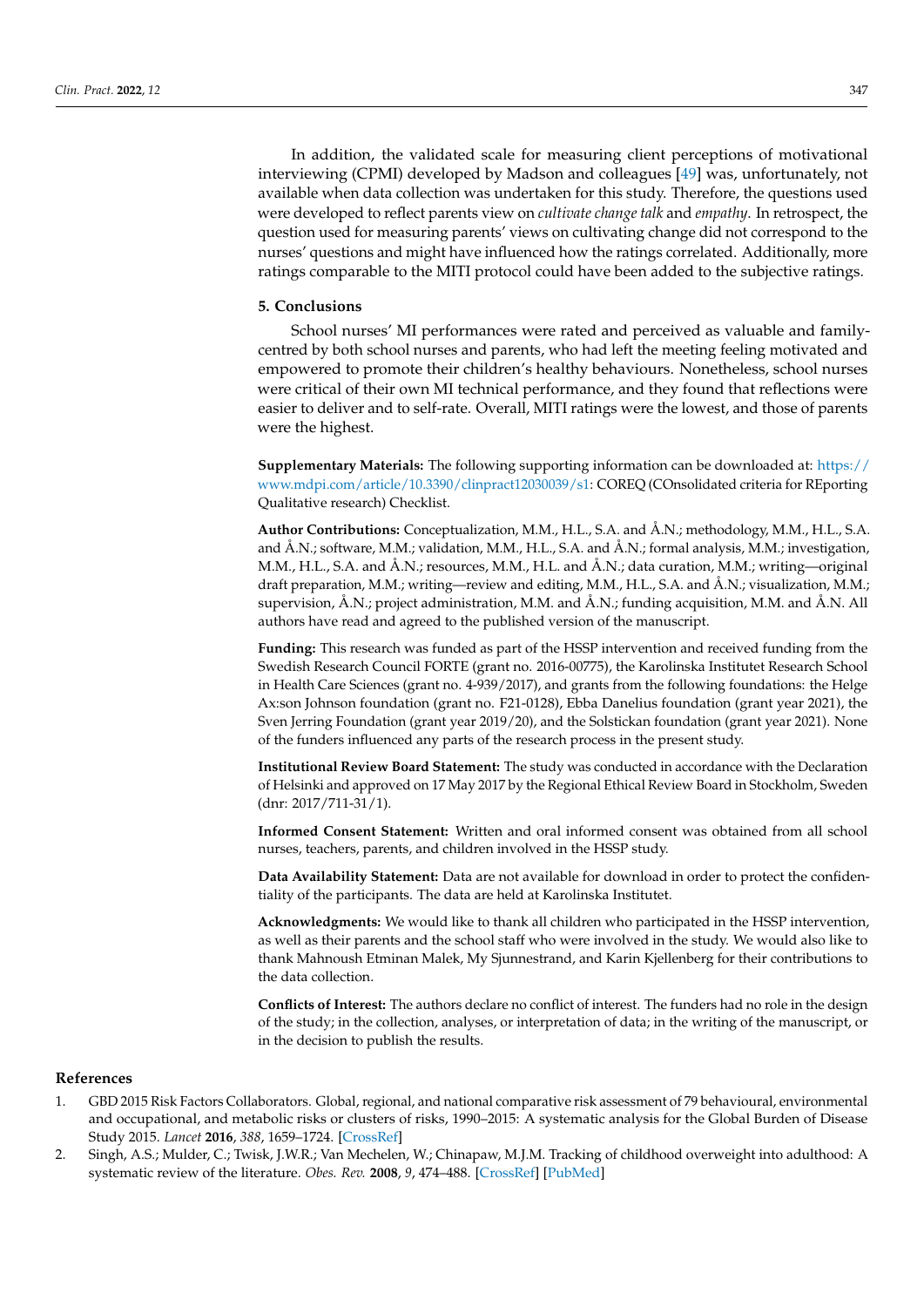- 3. Craigie, A.M.; Lake, A.A.; Kelly, S.A.; Adamson, A.J.; Mathers, J.C. Tracking of obesity-related behaviours from childhood to adulthood: A systematic review. *Maturitas* **2011**, *70*, 266–284. [\[CrossRef\]](http://doi.org/10.1016/j.maturitas.2011.08.005) [\[PubMed\]](http://www.ncbi.nlm.nih.gov/pubmed/21920682)
- <span id="page-15-0"></span>4. Brown, T.; Moore, T.; Hooper, L.; Gao, Y.; Zayegh, A.; Ijaz, S.; Elwenspoek, M.; Foxen, S.C.; Magee, L.; O'Malley, C.; et al. Interventions for preventing obesity in children. *Cochrane Database Syst. Rev.* **2019**, *7*, CD001871. [\[CrossRef\]](http://doi.org/10.1002/14651858.CD001871.pub4) [\[PubMed\]](http://www.ncbi.nlm.nih.gov/pubmed/31332776)
- <span id="page-15-1"></span>5. Niermann, C.Y.N.; Gerards, S.M.P.L.; Kremers, S.P.J. Conceptualizing family influences on children's energy balance-related behaviors: Levels of interacting family environmental subsystems (the LIFES framework). *Int. J. Environ. Res. Public Health* **2018**, *15*, 2714. [\[CrossRef\]](http://doi.org/10.3390/ijerph15122714)
- <span id="page-15-2"></span>6. Wettergren, B.; Blennow, M.; Hjern, A.; Söder, O.; Ludvigsson, J.F. Child Health Systems in Sweden. *J. Pediatr.* **2016**, *177*, S187–S202. [\[CrossRef\]](http://doi.org/10.1016/j.jpeds.2016.04.055)
- <span id="page-15-3"></span>7. Swedish Code of Statutes. The Swedish Education Act [Swe: Skollag] SFS 2010:800. 2011. Available online: [https://](https://www.riksdagen.se/sv/dokument-lagar/dokument/svensk-forfattningssamling/skollag-2010800_sfs-2010-800) [www.riksdagen.se/sv/dokument-lagar/dokument/svensk-forfattningssamling/skollag-2010800\\_sfs-2010-800](https://www.riksdagen.se/sv/dokument-lagar/dokument/svensk-forfattningssamling/skollag-2010800_sfs-2010-800) (accessed on 4 May 2022).
- <span id="page-15-4"></span>8. Swedish National Board of Health and Welfare, Swedish National Agency for Education. *Guidance for School Health Services*; Swedish National Board of Health and Welfare: Stockholm, Sweden, 2016.
- <span id="page-15-5"></span>9. Håkansson Eklund, J.; Holmström, I.K.; Kumlin, T.; Kaminsky, E.; Skoglund, K.; Höglander, J.; Sundler, A.J.; Condén, E.; Meranius, M.S. "Same same or different?" A review of reviews of person-centered and patient-centered care. *Patient Educ. Couns.* **2019**, *102*, 3–11. [\[CrossRef\]](http://doi.org/10.1016/j.pec.2018.08.029)
- <span id="page-15-6"></span>10. Stievano, A.; Tschudin, V. *The ICN Code of Ethics for Nurses*; International Council of Nurses: Geneva, Switzerland, 2012.
- <span id="page-15-7"></span>11. Swedish Association of School Nurses; Swedish Society of Nursing. *Description of Required Competences for School Nurses in School Health Care Services*; Swedish Society of Nursing: Stockholm, Sweden, 2016.
- <span id="page-15-8"></span>12. Lundahl, B.; Moleni, T.; Burke, B.L.; Butters, R.; Tollefson, D.; Butler, C.; Rollnick, S. Motivational interviewing in medical care settings: A systematic review and meta-analysis of randomized controlled trials. *Patient Educ. Couns.* **2013**, *93*, 157–168. [\[CrossRef\]](http://doi.org/10.1016/j.pec.2013.07.012)
- <span id="page-15-9"></span>13. Miller, W.R.; Rollnick, S.P. *Motivational Interviewing Helping People Change*, 3rd ed.; Guilford Press: New York, NY, USA, 2012.
- <span id="page-15-10"></span>14. Moyers, T.B. The Relationship in Motivational Interviewing. *Psychotherapy* **2014**, *51*, 358–363. [\[CrossRef\]](http://doi.org/10.1037/a0036910)
- <span id="page-15-11"></span>15. Lord, S.P.; Sheng, E.; Imel, Z.E.; Baer, J.; Atkins, D.C. More than reflections: Empathy in motivational interviewing includes language style synchrony between therapist and client. *Behav. Ther.* **2015**, *46*, 296–303. [\[CrossRef\]](http://doi.org/10.1016/j.beth.2014.11.002)
- <span id="page-15-12"></span>16. Miller, W.R.; Yahne, C.E.; Moyers, T.B.; Martinez, J.; Pirritano, M. A Randomized Trial of Methods to Help Clinicians Learn Motivational Interviewing. *J. Consult. Clin. Psychol.* **2004**, *72*, 1050–1062. [\[CrossRef\]](http://doi.org/10.1037/0022-006X.72.6.1050) [\[PubMed\]](http://www.ncbi.nlm.nih.gov/pubmed/15612851)
- <span id="page-15-13"></span>17. Enö Persson, J.; Bohman, B.; Forsberg, L.; Beckman, M.; Tynelius, P.; Rasmussen, F.; Ghaderi, A. Proficiency in Motivational Interviewing among Nurses in Child Health Services Following Workshop and Supervision with Systematic Feedback. *PLoS ONE* **2016**, *11*, e0163624. [\[CrossRef\]](http://doi.org/10.1371/journal.pone.0163624) [\[PubMed\]](http://www.ncbi.nlm.nih.gov/pubmed/27685152)
- <span id="page-15-14"></span>18. Small, J.W.; Frey, A.; Lee, J.; Seeley, J.R.; Scott, T.M.; Sibley, M.H. Fidelity of Motivational Interviewing in School-Based Intervention and Research. *Prev. Sci.* **2020**, *22*, 712–721. [\[CrossRef\]](http://doi.org/10.1007/s11121-020-01167-7)
- <span id="page-15-15"></span>19. Newell, R.; Burnard, P. *Research for Evidence-Based Practice in Healthcare*, 2nd ed.; John and Wiley and Sons: Hoboken, NJ, USA, 2010.
- <span id="page-15-16"></span>20. Perepletchikova, F.; Treat, T.A.; Kazdin, A.E. Treatment Integrity in Psychotherapy Research: Analysis of the Studies and Examination of the Associated Factors. *J. Consult. Clin. Psychol.* **2007**, *75*, 829–841. [\[CrossRef\]](http://doi.org/10.1037/0022-006X.75.6.829)
- <span id="page-15-17"></span>21. Gill, I.; Oster, C.; Lawn, S. Assessing competence in health professionals' use of motivational interviewing: A systematic review of training and supervision tools. *Patient Educ. Couns.* **2020**, *103*, 473–483. [\[CrossRef\]](http://doi.org/10.1016/j.pec.2019.09.021) [\[PubMed\]](http://www.ncbi.nlm.nih.gov/pubmed/31585819)
- <span id="page-15-18"></span>22. Moyers, T.B.; Rowell, L.N.; Manuel, J.K.; Ernst, D.; Houck, J.M. The Motivational Interviewing Treatment Integrity Code (MITI 4): Rationale, Preliminary Reliability and Validity. *J. Subst. Abus. Treat.* **2016**, *65*, 36–42. [\[CrossRef\]](http://doi.org/10.1016/j.jsat.2016.01.001) [\[PubMed\]](http://www.ncbi.nlm.nih.gov/pubmed/26874558)
- <span id="page-15-19"></span>23. Moyers, T.B.; (University of New Mexico, Albuquerque, NM, USA); Manuel, J.K.; (San Francisco V.A. Medical Center, San Francisco, CA, USA); Ernst, D.; (Denise Ernst Training and Consulting, Portland, OR, USA). Motivational Interviewing Treatment Integrity Coding Manual 4.1. Unpublished manual, 2014.
- <span id="page-15-20"></span>24. Martino, S.; Ball, S.; Nich, C.; Frankforter, T.L.; Carroll, K.M. Correspondence of motivational enhancement treatment integrity ratings among therapists, supervisors, and observers. *Psychother. Res.* **2009**, *19*, 181–193. [\[CrossRef\]](http://doi.org/10.1080/10503300802688460)
- <span id="page-15-21"></span>25. Hogue, A.; Dauber, S.; Lichvar, E.; Bobek, M.; Henderson, C.E. Validity of Therapist Self-Report Ratings of Fidelity to Evidence-Based Practices for Adolescent Behavior Problems: Correspondence between Therapists and Observers. *Adm. Policy Ment. Health Ment. Health Serv. Res.* **2014**, *42*, 229–243. [\[CrossRef\]](http://doi.org/10.1007/s10488-014-0548-2)
- <span id="page-15-22"></span>26. Jones, S.A.; Latchford, G.; Tober, G. Client experiences of motivational interviewing: An interpersonal process recall study. *Psychol. Psychother.* **2016**, *89*, 97–114. [\[CrossRef\]](http://doi.org/10.1111/papt.12061)
- <span id="page-15-23"></span>27. Angus, L.E.; Kagan, F. Therapist empathy and client anxiety reduction in motivational interviewing: "She carries with me, the experience". *J. Clin. Psychol.* **2009**, *4*, 1156–1167. [\[CrossRef\]](http://doi.org/10.1002/jclp.20635)
- <span id="page-15-24"></span>28. Marcus, M.; Westra, H.; Angus, L.; Kertes, A. Client experiences of motivational interviewing for generalized anxiety disorder: A qualitative analysis. *Psychother. Res.* **2011**, *21*, 447–461. [\[CrossRef\]](http://doi.org/10.1080/10503307.2011.578265) [\[PubMed\]](http://www.ncbi.nlm.nih.gov/pubmed/21644188)
- <span id="page-15-25"></span>29. Creswell, J.W.; Plano Clark, V.L. *Designing and Conducting Mixed Methods Research*, 3rd ed.; SAGE: Los Angeles, CA, USA, 2017.
- <span id="page-15-26"></span>30. Elinder, L.S.; Patterson, E.; Nyberg, G.; Norman, A. A Healthy School Start Plus for prevention of childhood overweight and obesity in disadvantaged areas through parental support in the school setting—Study protocol for a parallel group cluster randomised trial (Report). *BMC Public Health* **2018**, *18*, 1–13. [\[CrossRef\]](http://doi.org/10.1186/s12889-018-5354-4) [\[PubMed\]](http://www.ncbi.nlm.nih.gov/pubmed/29625599)